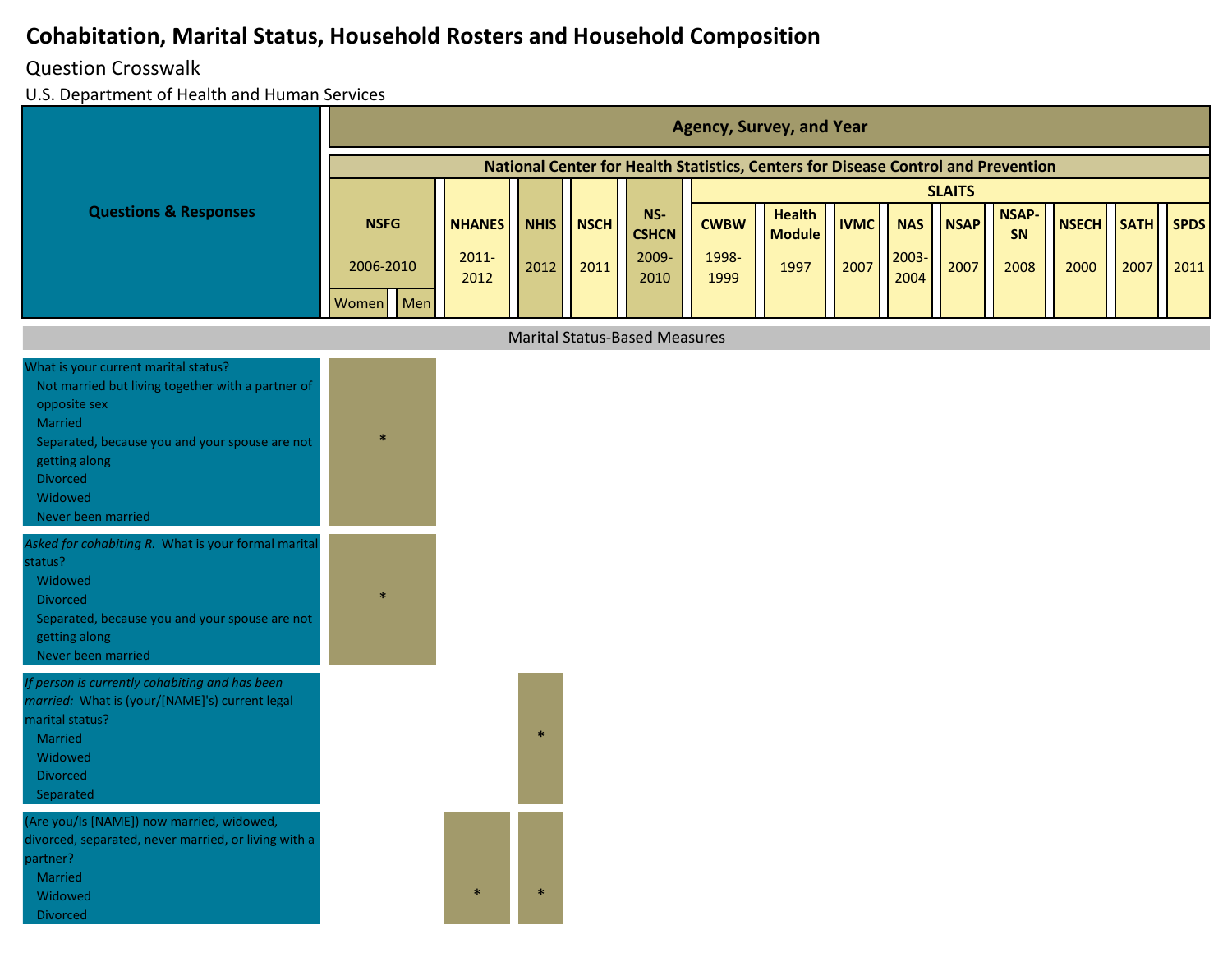#### Question Crosswalk

|                                                                                                                                                                                                  |                                         |                                   |                     |                     |                                      |                              | <b>Agency, Survey, and Year</b>                                                   |                     |                             |                     |                            |                      |                     |                     |
|--------------------------------------------------------------------------------------------------------------------------------------------------------------------------------------------------|-----------------------------------------|-----------------------------------|---------------------|---------------------|--------------------------------------|------------------------------|-----------------------------------------------------------------------------------|---------------------|-----------------------------|---------------------|----------------------------|----------------------|---------------------|---------------------|
|                                                                                                                                                                                                  |                                         |                                   |                     |                     |                                      |                              | National Center for Health Statistics, Centers for Disease Control and Prevention |                     |                             |                     |                            |                      |                     |                     |
|                                                                                                                                                                                                  |                                         |                                   |                     |                     |                                      |                              |                                                                                   |                     |                             | <b>SLAITS</b>       |                            |                      |                     |                     |
| <b>Questions &amp; Responses</b>                                                                                                                                                                 | <b>NSFG</b><br>2006-2010<br>Women   Men | <b>NHANES</b><br>$2011 -$<br>2012 | <b>NHIS</b><br>2012 | <b>NSCH</b><br>2011 | NS-<br><b>CSHCN</b><br>2009-<br>2010 | <b>CWBW</b><br>1998-<br>1999 | <b>Health</b><br><b>Module</b><br>1997                                            | <b>IVMC</b><br>2007 | <b>NAS</b><br>2003-<br>2004 | <b>NSAP</b><br>2007 | <b>NSAP-</b><br>SN<br>2008 | <b>NSECH</b><br>2000 | <b>SATH</b><br>2007 | <b>SPDS</b><br>2011 |
| Separated<br><b>Never Married</b><br>Living with partner                                                                                                                                         |                                         |                                   |                     |                     |                                      |                              |                                                                                   |                     |                             |                     |                            |                      |                     |                     |
| (Are you/Is [NAME] now married, widowed,<br>divorced, separated, or never married?<br>Married<br>Widowed<br><b>Divorced</b><br>Separated<br>Never married                                        |                                         |                                   |                     |                     |                                      |                              | $\ast$                                                                            |                     |                             |                     |                            |                      |                     |                     |
| Are you currently married, separated, divorced,<br>widowed, or never married?<br>Married<br>Separated<br><b>Divorced</b><br>Widowed<br><b>Never Married</b>                                      |                                         |                                   |                     | $\ast$              |                                      |                              |                                                                                   | $\ast$              |                             |                     |                            |                      | $\ast$              |                     |
| Are you and [SAMPLE CHILD]'s [(FATHER/MOTHER)<br>TYPE] currently married, separated, divorced, or<br>never married?<br><b>Currently married</b><br>Separated<br><b>Divorced</b><br>Never married |                                         |                                   |                     | $\ast$              | $\ast$                               |                              |                                                                                   |                     |                             |                     |                            |                      |                     |                     |
| Are [SAMPLE CHILD]'s [MOTHER TYPE] and<br>[FATHER TYPE] currently married, separated,<br>divorced, or never married?<br><b>Currently married</b><br>Separated<br>Divorced                        |                                         |                                   |                     | $\ast$              | $\ast$                               |                              |                                                                                   |                     |                             |                     |                            |                      |                     |                     |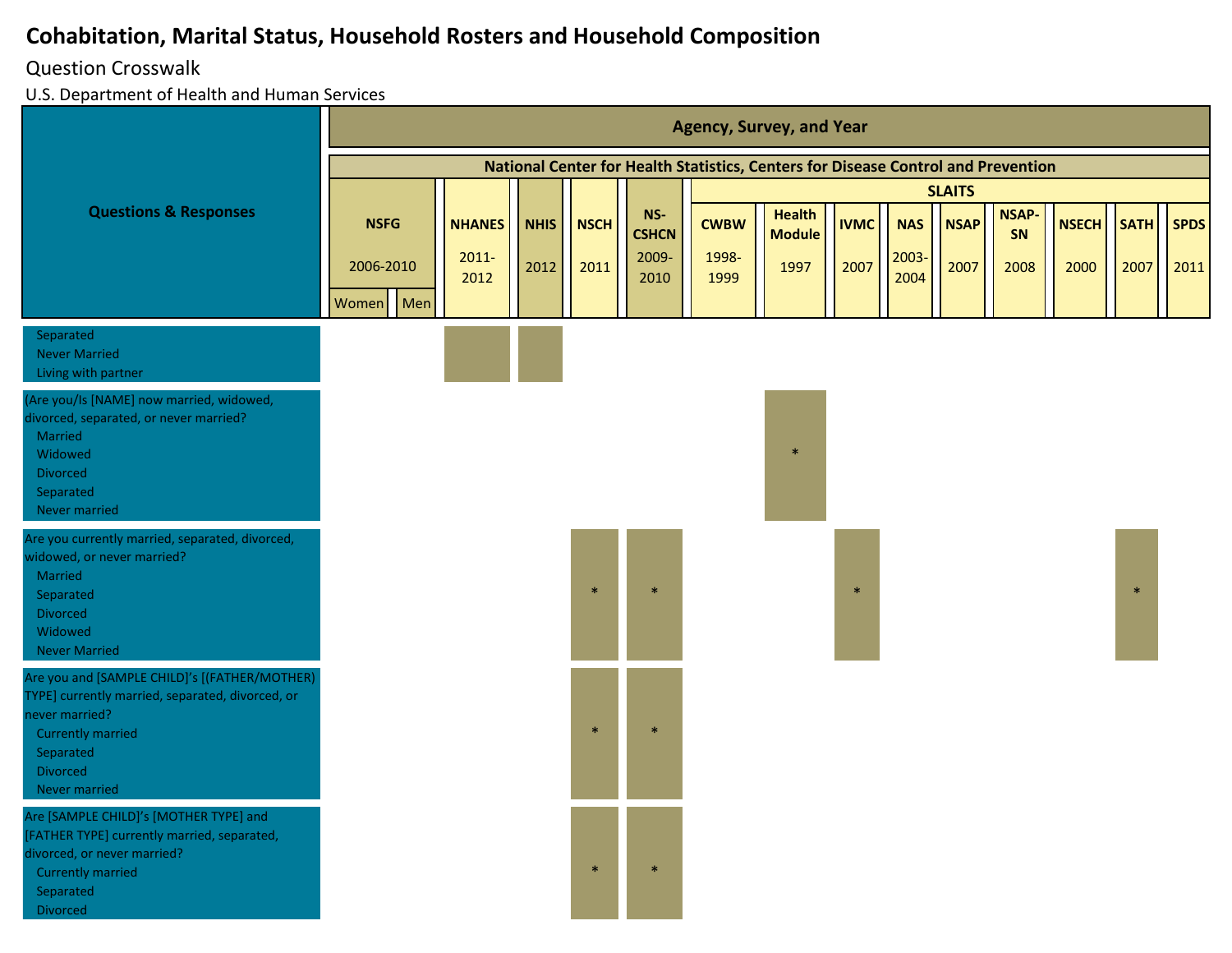#### Question Crosswalk

|                                                                                                                                                                                                                 |                                          |                                   |                     |                     |                                      |                              | <b>Agency, Survey, and Year</b>                                                   |                     |                             |                     |                            |                      |                     |                     |
|-----------------------------------------------------------------------------------------------------------------------------------------------------------------------------------------------------------------|------------------------------------------|-----------------------------------|---------------------|---------------------|--------------------------------------|------------------------------|-----------------------------------------------------------------------------------|---------------------|-----------------------------|---------------------|----------------------------|----------------------|---------------------|---------------------|
|                                                                                                                                                                                                                 |                                          |                                   |                     |                     |                                      |                              | National Center for Health Statistics, Centers for Disease Control and Prevention |                     |                             |                     |                            |                      |                     |                     |
|                                                                                                                                                                                                                 |                                          |                                   |                     |                     |                                      |                              |                                                                                   |                     |                             | <b>SLAITS</b>       |                            |                      |                     |                     |
| <b>Questions &amp; Responses</b>                                                                                                                                                                                | <b>NSFG</b><br>2006-2010<br>Men<br>Women | <b>NHANES</b><br>$2011 -$<br>2012 | <b>NHIS</b><br>2012 | <b>NSCH</b><br>2011 | NS-<br><b>CSHCN</b><br>2009-<br>2010 | <b>CWBW</b><br>1998-<br>1999 | <b>Health</b><br><b>Module</b><br>1997                                            | <b>IVMC</b><br>2007 | <b>NAS</b><br>2003-<br>2004 | <b>NSAP</b><br>2007 | <b>NSAP-</b><br>SN<br>2008 | <b>NSECH</b><br>2000 | <b>SATH</b><br>2007 | <b>SPDS</b><br>2011 |
| Never married                                                                                                                                                                                                   |                                          |                                   |                     |                     |                                      |                              |                                                                                   |                     |                             |                     |                            |                      |                     |                     |
| Is [SAMPLE CHILD]'s [MOTHER/FATHER TYPE]<br>currently married, separated, divorced, widowed,<br>or never married?<br>Married<br>Separated<br>Divorced<br>Widowed<br><b>Never Married</b>                        |                                          |                                   |                     | $\ast$              |                                      |                              |                                                                                   | $\ast$              |                             |                     |                            |                      |                     |                     |
| (Are you/Is [SAMPLE CHILD]'s [(MOTHER/ FATHER)<br>TYPE]) married to [SAMPLE CHILD]'s biological<br>father/mother)?<br>Yes<br>$\rm No$                                                                           |                                          |                                   |                     | $\frac{1}{2}$       |                                      |                              |                                                                                   | $\ast$              |                             |                     |                            |                      |                     |                     |
| (Are you/Is [CHILD'S MOTHER]) now married,<br>divorced, separated, or (have you/has she) never<br>been married?<br>Married<br>Widowed<br><b>Divorced</b><br>Separated<br>Never married<br>Deceased              |                                          |                                   |                     |                     |                                      |                              |                                                                                   |                     |                             |                     |                            |                      |                     |                     |
| Are you and [SAMPLE CHILD]'s ([FATHER/MOTHER)<br>TYPE] currently married or living together as<br>partners?<br><b>Married</b><br>Living together as partners<br>Not married and not living together as partners |                                          |                                   |                     |                     |                                      |                              |                                                                                   | $\ast$              |                             |                     |                            |                      |                     |                     |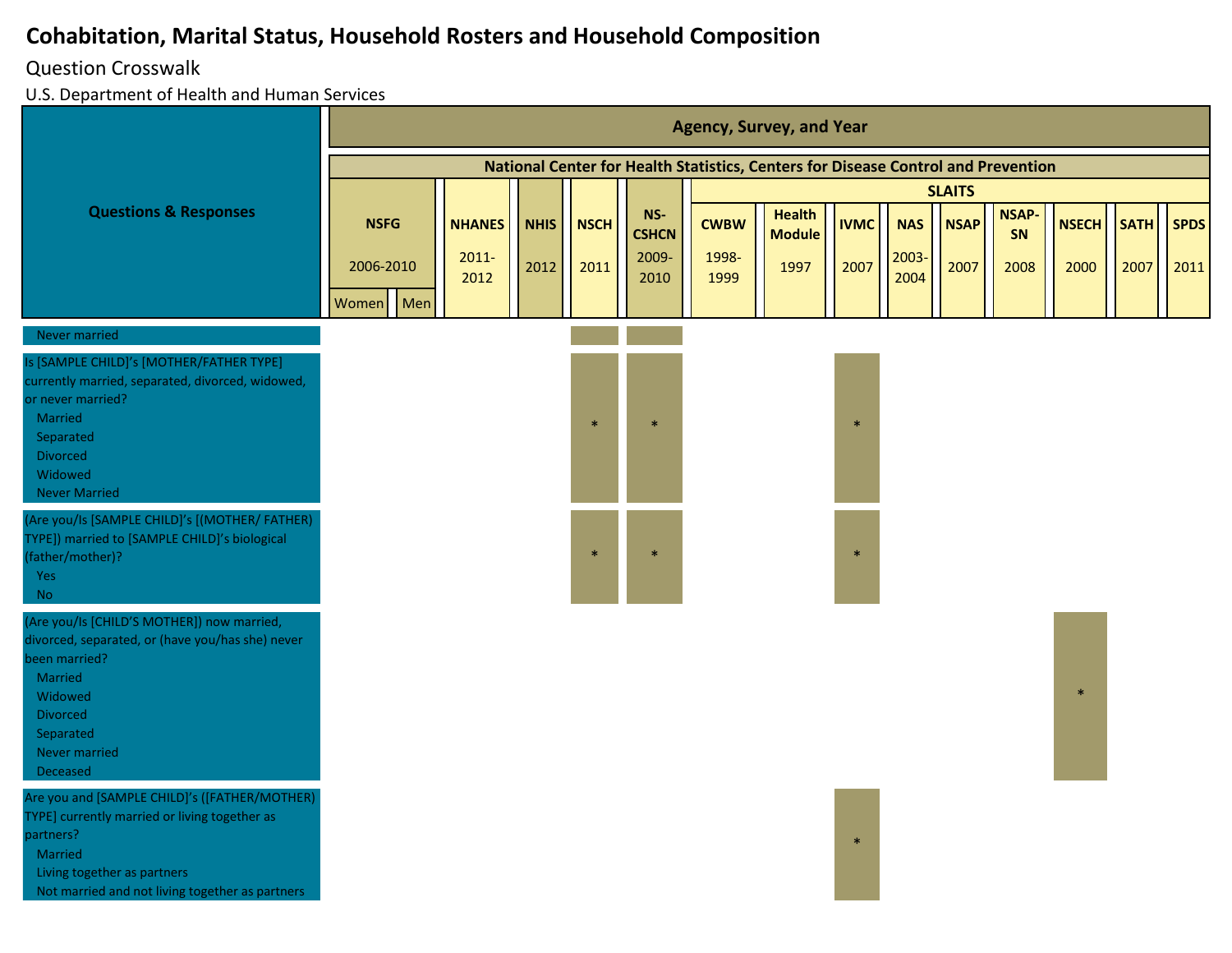#### Question Crosswalk

|                                                                                                                                                                                                                                                                                            |                                   |     |                                   |                     |                     |                                      |                              | <b>Agency, Survey, and Year</b>                                                   |                     |                             |                     |                            |                      |                     |                     |
|--------------------------------------------------------------------------------------------------------------------------------------------------------------------------------------------------------------------------------------------------------------------------------------------|-----------------------------------|-----|-----------------------------------|---------------------|---------------------|--------------------------------------|------------------------------|-----------------------------------------------------------------------------------|---------------------|-----------------------------|---------------------|----------------------------|----------------------|---------------------|---------------------|
|                                                                                                                                                                                                                                                                                            |                                   |     |                                   |                     |                     |                                      |                              | National Center for Health Statistics, Centers for Disease Control and Prevention |                     |                             |                     |                            |                      |                     |                     |
|                                                                                                                                                                                                                                                                                            |                                   |     |                                   |                     |                     |                                      |                              |                                                                                   |                     |                             | <b>SLAITS</b>       |                            |                      |                     |                     |
| <b>Questions &amp; Responses</b>                                                                                                                                                                                                                                                           | <b>NSFG</b><br>2006-2010<br>Women | Men | <b>NHANES</b><br>$2011 -$<br>2012 | <b>NHIS</b><br>2012 | <b>NSCH</b><br>2011 | NS-<br><b>CSHCN</b><br>2009-<br>2010 | <b>CWBW</b><br>1998-<br>1999 | <b>Health</b><br><b>Module</b><br>1997                                            | <b>IVMC</b><br>2007 | <b>NAS</b><br>2003-<br>2004 | <b>NSAP</b><br>2007 | <b>NSAP-</b><br>SN<br>2008 | <b>NSECH</b><br>2000 | <b>SATH</b><br>2007 | <b>SPDS</b><br>2011 |
| Are [SAMPLE CHILD]'s [MOTHER TYPE] and<br>[FATHER TYPE] currently married or living together<br>as partners?<br>Married<br>Living together as partners<br>Not married and not living together as partners                                                                                  |                                   |     |                                   |                     |                     |                                      |                              |                                                                                   | $\ast$              |                             |                     |                            |                      |                     |                     |
| Are (you and [NAME]/you and [CHILD]'s other<br>biological parent/[CHILD]'s biological parents) still<br>married to each other, or are (you/they) widowed,<br>divorced, or separated from each other?<br><b>Still married</b><br>Widowed<br><b>Divorced</b><br>Separated<br>Mother deceased |                                   |     |                                   |                     |                     |                                      | $\ast$                       |                                                                                   |                     |                             |                     |                            |                      |                     |                     |
| Why doesn't ([SAMPLE CHILD]'s biological<br>father/mother)/your spouse/[SAMPLE CHILD]'s<br>[(MOTHER/FATHER) TYPE]'s spouse] currently live<br>in the household?<br><b>ENTER REASON</b>                                                                                                     |                                   |     |                                   |                     |                     |                                      |                              |                                                                                   | $\mathbf{r}$        |                             |                     |                            |                      |                     |                     |
| Why doesn't your spouse currently live in the<br>household?<br><b>ENTER REASON</b>                                                                                                                                                                                                         |                                   |     |                                   |                     |                     |                                      |                              |                                                                                   | $\ast$              |                             |                     |                            |                      |                     |                     |
| Were you married to [SAMPLE CHILD]'s other<br>adoptive parent at the time of [SAMPLE CHILD]'s<br>adoption?<br>Yes<br>$\rm No$                                                                                                                                                              |                                   |     |                                   |                     |                     |                                      |                              |                                                                                   |                     |                             |                     |                            |                      |                     |                     |
| Are you still married to this person?<br>Yes                                                                                                                                                                                                                                               |                                   |     |                                   |                     |                     |                                      |                              |                                                                                   |                     |                             |                     |                            |                      |                     |                     |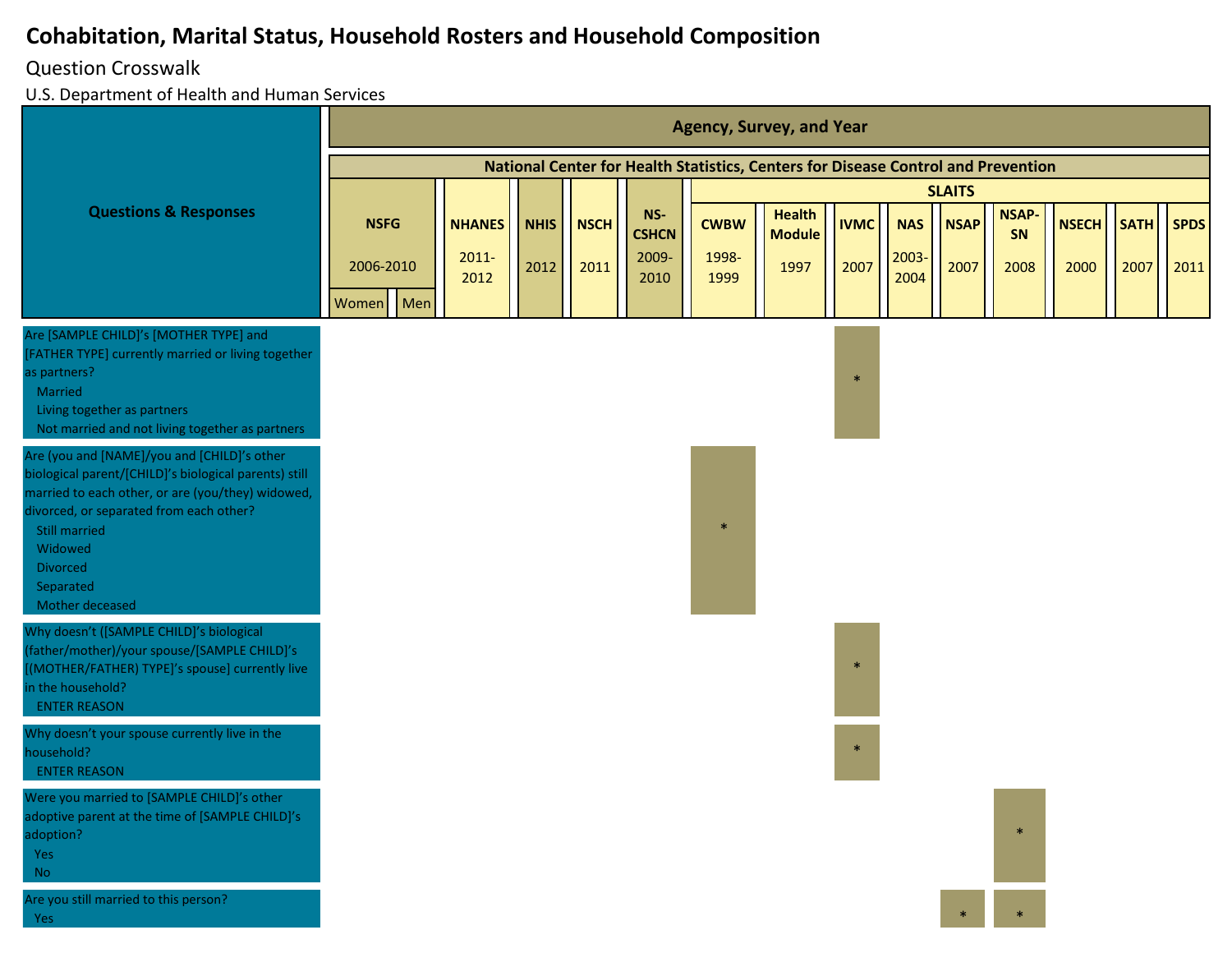#### Question Crosswalk

|                                                                                                                                                                                                                                                                 |                                   |     |                                   |                     |                     |                                      |                              | <b>Agency, Survey, and Year</b>                                                   |                     |                            |                     |                            |                      |                     |                     |
|-----------------------------------------------------------------------------------------------------------------------------------------------------------------------------------------------------------------------------------------------------------------|-----------------------------------|-----|-----------------------------------|---------------------|---------------------|--------------------------------------|------------------------------|-----------------------------------------------------------------------------------|---------------------|----------------------------|---------------------|----------------------------|----------------------|---------------------|---------------------|
|                                                                                                                                                                                                                                                                 |                                   |     |                                   |                     |                     |                                      |                              | National Center for Health Statistics, Centers for Disease Control and Prevention |                     |                            |                     |                            |                      |                     |                     |
|                                                                                                                                                                                                                                                                 |                                   |     |                                   |                     |                     |                                      |                              |                                                                                   |                     |                            | <b>SLAITS</b>       |                            |                      |                     |                     |
| <b>Questions &amp; Responses</b>                                                                                                                                                                                                                                | <b>NSFG</b><br>2006-2010<br>Women | Men | <b>NHANES</b><br>$2011 -$<br>2012 | <b>NHIS</b><br>2012 | <b>NSCH</b><br>2011 | NS-<br><b>CSHCN</b><br>2009-<br>2010 | <b>CWBW</b><br>1998-<br>1999 | <b>Health</b><br><b>Module</b><br>1997                                            | <b>IVMC</b><br>2007 | <b>NAS</b><br>2003<br>2004 | <b>NSAP</b><br>2007 | <b>NSAP-</b><br>SN<br>2008 | <b>NSECH</b><br>2000 | <b>SATH</b><br>2007 | <b>SPDS</b><br>2011 |
| <b>No</b>                                                                                                                                                                                                                                                       |                                   |     |                                   |                     |                     |                                      |                              |                                                                                   |                     |                            |                     |                            |                      |                     |                     |
|                                                                                                                                                                                                                                                                 |                                   |     |                                   |                     |                     | <b>Cohabitation History Measures</b> |                              |                                                                                   |                     |                            |                     |                            |                      |                     |                     |
| Not counting anyone we've already talked about,<br>have you ever lived together with any other man?<br>Yes<br><b>No</b>                                                                                                                                         | $\ast$                            |     |                                   |                     |                     |                                      |                              |                                                                                   |                     |                            |                     |                            |                      |                     |                     |
| Not including the (woman/women) you married,<br>have you ever lived together with any other female<br>sexual partner? By living together, I mean having a<br>sexual relationship while sharing the same usual<br>residence.<br>Yes<br><b>No</b>                 |                                   |     |                                   |                     |                     |                                      |                              |                                                                                   |                     |                            |                     |                            |                      |                     |                     |
| With how many other men have you ever lived?<br>Do not count husbands R lived with prior to<br>marriage. Do not count R's current cohabiting<br>partner.<br>Number                                                                                              |                                   |     |                                   |                     |                     |                                      |                              |                                                                                   |                     |                            |                     |                            |                      |                     |                     |
| Asked if ever married and ever cohabited with any<br>other women: Not including the (woman/women)<br>ou married, how many other female sexual<br>partners have you lived together with in your life?<br>(Please include the woman you live with now.)<br>Number |                                   |     |                                   |                     |                     |                                      |                              |                                                                                   |                     |                            |                     |                            |                      |                     |                     |
| Asked if never married and ever cohabited :<br>(Including the woman you live with now,) How<br>many female sexual partners have you lived with in<br>our life?<br>Number                                                                                        |                                   |     |                                   |                     |                     |                                      |                              |                                                                                   |                     |                            |                     |                            |                      |                     |                     |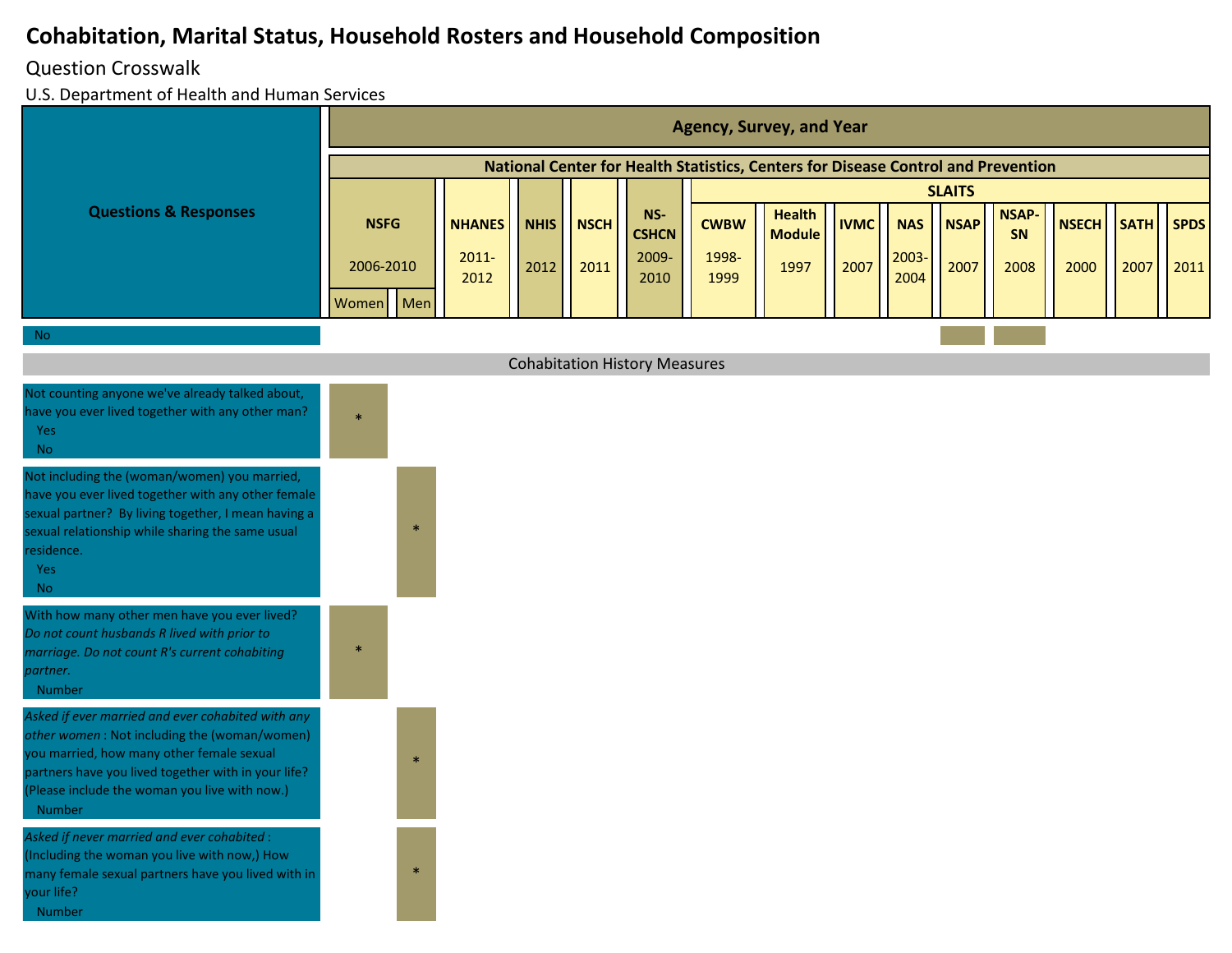#### Question Crosswalk

|                                                                                                                                             |              |                  |             |                       |                                 |               | <b>Agency, Survey, and Year</b>                                                   |             |               |               |                    |              |             |             |
|---------------------------------------------------------------------------------------------------------------------------------------------|--------------|------------------|-------------|-----------------------|---------------------------------|---------------|-----------------------------------------------------------------------------------|-------------|---------------|---------------|--------------------|--------------|-------------|-------------|
|                                                                                                                                             |              |                  |             |                       |                                 |               | National Center for Health Statistics, Centers for Disease Control and Prevention |             |               |               |                    |              |             |             |
|                                                                                                                                             |              |                  |             |                       |                                 |               |                                                                                   |             |               | <b>SLAITS</b> |                    |              |             |             |
| <b>Questions &amp; Responses</b>                                                                                                            | <b>NSFG</b>  | <b>NHANES</b>    | <b>NHIS</b> | <b>NSCH</b>           | $NS-$<br><b>CSHCN</b>           | <b>CWBW</b>   | <b>Health</b><br><b>Module</b>                                                    | <b>IVMC</b> | <b>NAS</b>    | <b>NSAP</b>   | <b>NSAP-</b><br>SN | <b>NSECH</b> | <b>SATH</b> | <b>SPDS</b> |
|                                                                                                                                             | 2006-2010    | $2011 -$<br>2012 | 2012        | 2011                  | 2009-<br>2010                   | 1998-<br>1999 | 1997                                                                              | 2007        | 2003-<br>2004 | 2007          | 2008               | 2000         | 2007        | 2011        |
|                                                                                                                                             | Men<br>Women |                  |             |                       |                                 |               |                                                                                   |             |               |               |                    |              |             |             |
|                                                                                                                                             |              |                  |             |                       | <b>Marital History Measures</b> |               |                                                                                   |             |               |               |                    |              |             |             |
| (Including your present marriage,) how<br>many times have you been married?<br>$1-X$                                                        | $\ast$       |                  |             |                       |                                 |               |                                                                                   |             |               |               |                    |              |             |             |
| If marital status is "living with a partner": (Have<br>you/Has[NAME]) ever been married?<br>Yes<br><b>No</b>                                |              |                  | $\star$     |                       |                                 |               |                                                                                   |             |               |               |                    |              |             |             |
| Were (you and [NAME]/you and [CHILD]'s other<br>biological parent/[CHILD]'s biological parents) ever<br>married to each other?<br>Yes<br>No |              |                  |             |                       |                                 | $\ast$        |                                                                                   |             |               |               |                    |              |             |             |
| Were you married to [SAMPLE CHILD]'s other<br>adoptive parent at the time of [SAMPLE CHILD]'s<br>adoption?<br>Yes<br><b>No</b>              |              |                  |             |                       |                                 |               |                                                                                   |             |               | $\ast$        |                    |              |             |             |
|                                                                                                                                             |              |                  |             |                       | <b>Cohabitation Dates</b>       |               |                                                                                   |             |               |               |                    |              |             |             |
| In what month and year did you and [NAME] begin<br>living together?<br><b>ENTER MONTH</b><br><b>ENTER YEAR</b>                              |              |                  |             |                       |                                 |               |                                                                                   |             |               |               |                    |              |             |             |
|                                                                                                                                             |              |                  |             | <b>Marriage Dates</b> |                                 |               |                                                                                   |             |               |               |                    |              |             |             |
| In what month and year were you and<br>[HUSBAND/WIFE] married?<br><b>ENTER MONTH (season)</b><br><b>ENTER YEAR</b>                          | $\ast$       |                  |             |                       |                                 |               |                                                                                   |             |               |               |                    |              |             |             |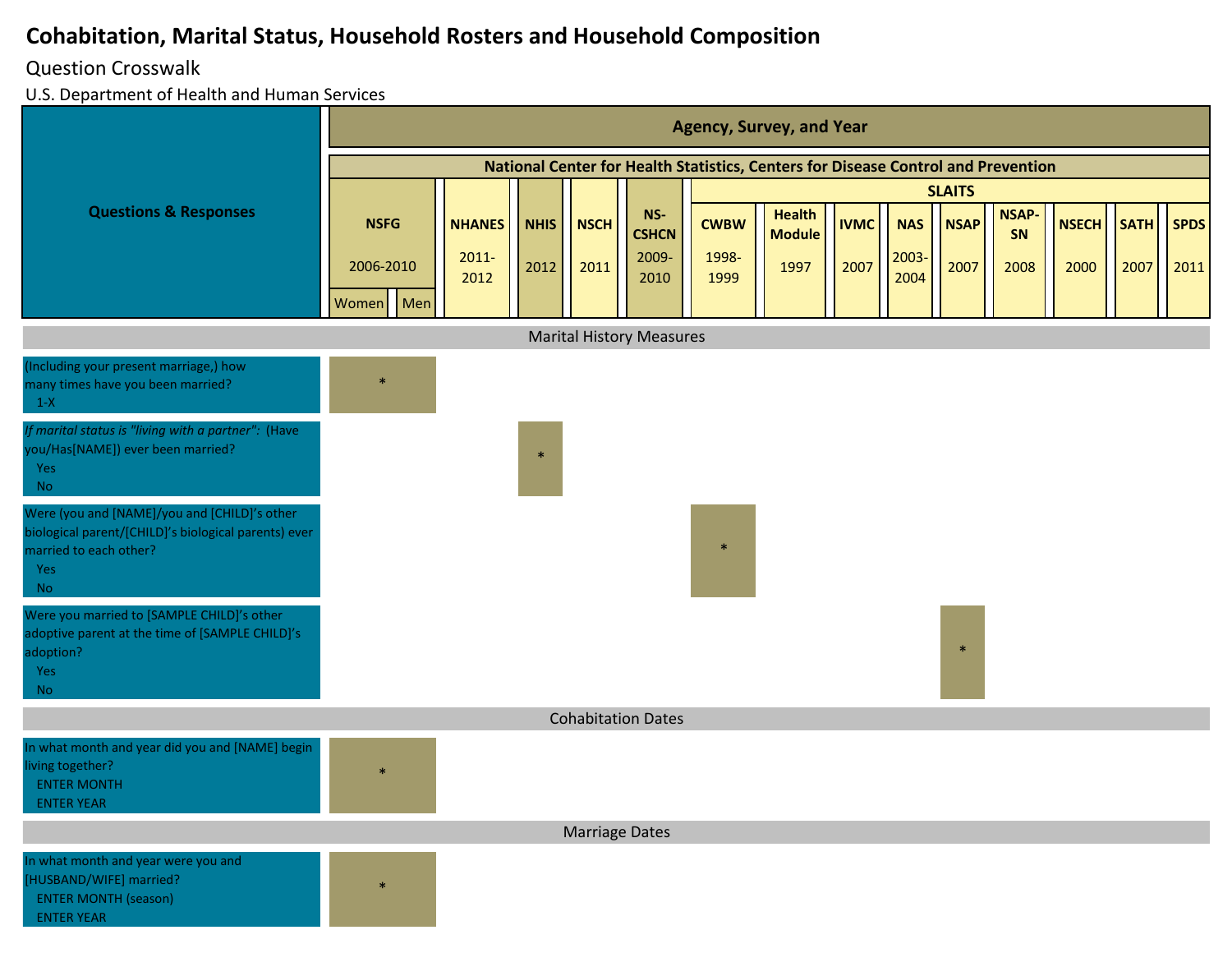#### Question Crosswalk

Aunt

|                                                                                                                                                                                                                                                                                                                                                                                                                                                                                                            |             |     |                  |             |             |                                        |               | <b>Agency, Survey, and Year</b>                                                   |             |               |               |                    |              |             |             |
|------------------------------------------------------------------------------------------------------------------------------------------------------------------------------------------------------------------------------------------------------------------------------------------------------------------------------------------------------------------------------------------------------------------------------------------------------------------------------------------------------------|-------------|-----|------------------|-------------|-------------|----------------------------------------|---------------|-----------------------------------------------------------------------------------|-------------|---------------|---------------|--------------------|--------------|-------------|-------------|
|                                                                                                                                                                                                                                                                                                                                                                                                                                                                                                            |             |     |                  |             |             |                                        |               | National Center for Health Statistics, Centers for Disease Control and Prevention |             |               |               |                    |              |             |             |
|                                                                                                                                                                                                                                                                                                                                                                                                                                                                                                            |             |     |                  |             |             |                                        |               |                                                                                   |             |               | <b>SLAITS</b> |                    |              |             |             |
| <b>Questions &amp; Responses</b>                                                                                                                                                                                                                                                                                                                                                                                                                                                                           | <b>NSFG</b> |     | <b>NHANES</b>    | <b>NHIS</b> | <b>NSCH</b> | $NS-$<br><b>CSHCN</b>                  | <b>CWBW</b>   | <b>Health</b><br><b>Module</b>                                                    | <b>IVMC</b> | <b>NAS</b>    | <b>NSAP</b>   | <b>NSAP-</b><br>SN | <b>NSECH</b> | <b>SATH</b> | <b>SPDS</b> |
|                                                                                                                                                                                                                                                                                                                                                                                                                                                                                                            | 2006-2010   |     | $2011 -$<br>2012 | 2012        | 2011        | 2009-<br>2010                          | 1998-<br>1999 | 1997                                                                              | 2007        | 2003-<br>2004 | 2007          | 2008               | 2000         | 2007        | 2011        |
|                                                                                                                                                                                                                                                                                                                                                                                                                                                                                                            | Women       | Men |                  |             |             |                                        |               |                                                                                   |             |               |               |                    |              |             |             |
|                                                                                                                                                                                                                                                                                                                                                                                                                                                                                                            |             |     |                  |             |             | Follow-Up Measures (Longitudinal Data) |               |                                                                                   |             |               |               |                    |              |             |             |
| When we spoke to you for the previous survey, you<br>and [SAMPLE CHILD]'s other adoptive parent lived<br>in the same house. Is this still correct?<br><b>Yes</b><br><b>No</b>                                                                                                                                                                                                                                                                                                                              |             |     |                  |             |             |                                        |               |                                                                                   |             |               |               | $\ast$             |              |             |             |
|                                                                                                                                                                                                                                                                                                                                                                                                                                                                                                            |             |     |                  |             |             | Household Roster-Based Measures        |               |                                                                                   |             |               |               |                    |              |             |             |
| What is (his/her) relationship to you? <sup>a</sup><br>Husband<br>Wife<br>Partner, boyfriend<br>Partner, girlfriend<br><b>Biological father</b><br><b>Biological mother</b><br>Step-father (husband of mother)<br>Step-mother (wife of father)<br>Adoptive father<br>Adoptive mother<br>Foster parent<br>Step-son (son of spouse)<br>Step-daughter (daughter of spouse)<br>Foster child<br><b>Biological son</b><br><b>Biological daughter</b><br>Brother<br>Sister<br>Grandfather<br>Grandmother<br>Uncle |             |     |                  |             |             |                                        |               |                                                                                   |             |               |               |                    |              |             |             |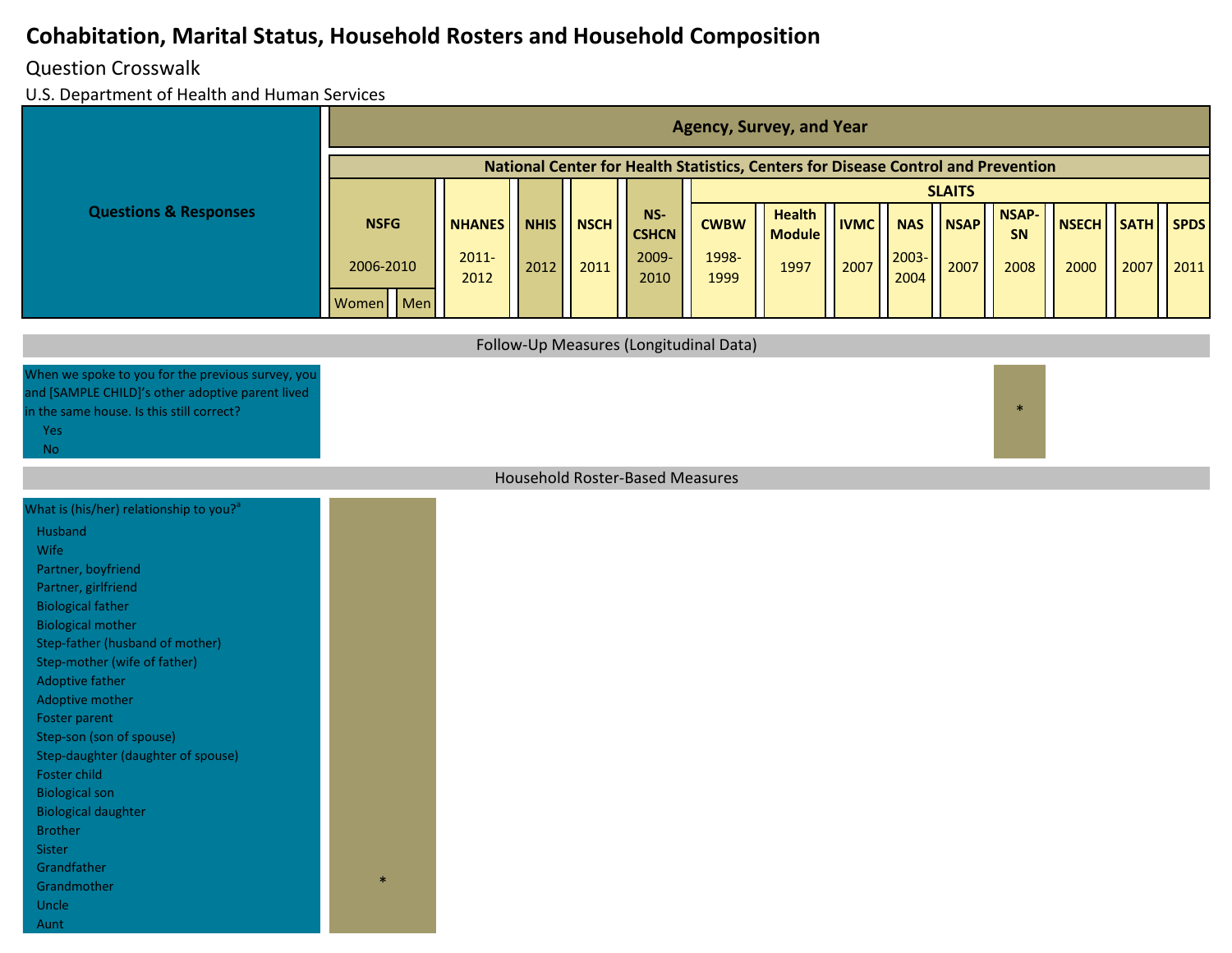#### Question Crosswalk

|                                                                                                                                                                                                                                                                                                                                                                                                                                                                                  |              |                  |             |             |                     |               | <b>Agency, Survey, and Year</b>                                                   |             |              |               |                    |              |             |             |
|----------------------------------------------------------------------------------------------------------------------------------------------------------------------------------------------------------------------------------------------------------------------------------------------------------------------------------------------------------------------------------------------------------------------------------------------------------------------------------|--------------|------------------|-------------|-------------|---------------------|---------------|-----------------------------------------------------------------------------------|-------------|--------------|---------------|--------------------|--------------|-------------|-------------|
|                                                                                                                                                                                                                                                                                                                                                                                                                                                                                  |              |                  |             |             |                     |               | National Center for Health Statistics, Centers for Disease Control and Prevention |             |              |               |                    |              |             |             |
|                                                                                                                                                                                                                                                                                                                                                                                                                                                                                  |              |                  |             |             |                     |               |                                                                                   |             |              | <b>SLAITS</b> |                    |              |             |             |
| <b>Questions &amp; Responses</b>                                                                                                                                                                                                                                                                                                                                                                                                                                                 | <b>NSFG</b>  | <b>NHANES</b>    | <b>NHIS</b> | <b>NSCH</b> | NS-<br><b>CSHCN</b> | <b>CWBW</b>   | <b>Health</b><br><b>Module</b>                                                    | <b>IVMC</b> | <b>NAS</b>   | <b>NSAP</b>   | <b>NSAP-</b><br>SN | <b>NSECH</b> | <b>SATH</b> | <b>SPDS</b> |
|                                                                                                                                                                                                                                                                                                                                                                                                                                                                                  | 2006-2010    | $2011 -$<br>2012 | 2012        | 2011        | 2009-<br>2010       | 1998-<br>1999 | 1997                                                                              | 2007        | 2003<br>2004 | 2007          | 2008               | 2000         | 2007        | 2011        |
|                                                                                                                                                                                                                                                                                                                                                                                                                                                                                  | Men<br>Women |                  |             |             |                     |               |                                                                                   |             |              |               |                    |              |             |             |
| Adopted son<br>Adopted daughter<br>Nephew<br><b>Niece</b><br>Grandson<br>Granddaughter<br>Your parent's male partner<br>Your parent's female partner<br>Other relative - male<br>Other relative - female<br>Non-relative - male<br>Non-relative - female<br>Legal ward<br>Legal guardian<br>Partner's son<br>Partner's daughter<br>Roommate (male)<br>Roommate (female)                                                                                                          |              |                  |             |             |                     |               |                                                                                   |             |              |               |                    |              |             |             |
| FOR EACH PERSON LISTED BELOW REFERENCE<br>PERSON ON THE HOUSEHOLD MATRIX. What is<br>[NAME]'s relationship to [REFERENCE PERSON] and<br>What is [NAME]'s relationship to [HEAD OF<br>FAMILY]?<br>Spouse (husband/wife)<br>Unmarried partner<br>Child (biological/adoptive/in-law/ step/ foster)<br>Child of partner<br>Grandchild<br>Parent (biological/adoptive/in-law/ step/ foster)<br>Brother/sister (biological/adoptive/in-<br>law/step/foster)<br>Grandmother/grandfather |              | $\ast$           |             |             |                     |               |                                                                                   |             |              |               |                    |              |             |             |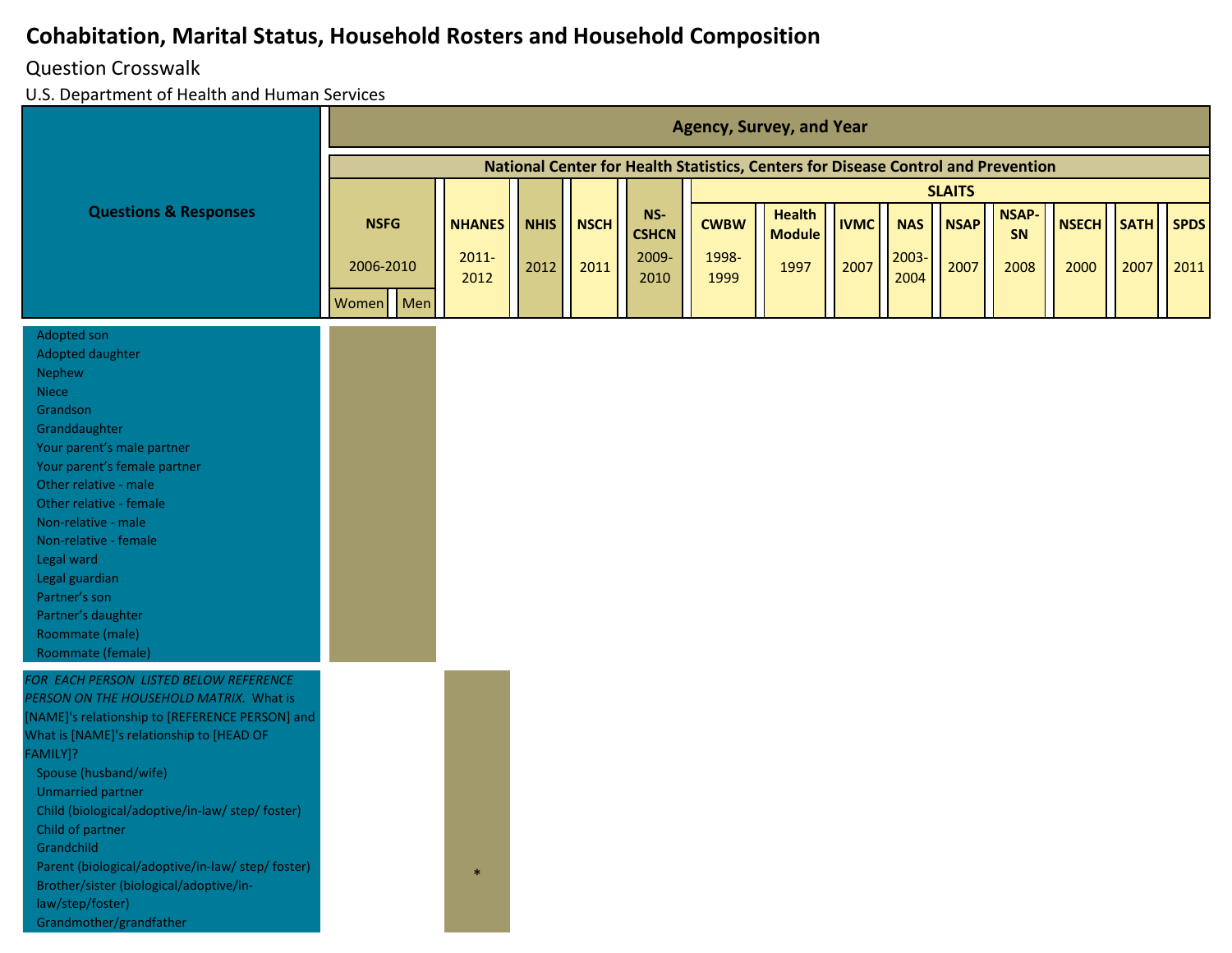## Question Crosswalk

Spouse (husband/wife)

|                                                                                                                                                                                                                                                                                                                                                                                                                                                                                                                                                   | <b>Agency, Survey, and Year</b>   |     |                                   |                     |                     |                                      |                              |                                                                                   |                     |                            |                     |                            |                      |                     |                     |
|---------------------------------------------------------------------------------------------------------------------------------------------------------------------------------------------------------------------------------------------------------------------------------------------------------------------------------------------------------------------------------------------------------------------------------------------------------------------------------------------------------------------------------------------------|-----------------------------------|-----|-----------------------------------|---------------------|---------------------|--------------------------------------|------------------------------|-----------------------------------------------------------------------------------|---------------------|----------------------------|---------------------|----------------------------|----------------------|---------------------|---------------------|
|                                                                                                                                                                                                                                                                                                                                                                                                                                                                                                                                                   |                                   |     |                                   |                     |                     |                                      |                              | National Center for Health Statistics, Centers for Disease Control and Prevention |                     |                            |                     |                            |                      |                     |                     |
|                                                                                                                                                                                                                                                                                                                                                                                                                                                                                                                                                   |                                   |     |                                   |                     |                     |                                      |                              |                                                                                   |                     |                            | <b>SLAITS</b>       |                            |                      |                     |                     |
| <b>Questions &amp; Responses</b>                                                                                                                                                                                                                                                                                                                                                                                                                                                                                                                  | <b>NSFG</b><br>2006-2010<br>Women | Men | <b>NHANES</b><br>$2011 -$<br>2012 | <b>NHIS</b><br>2012 | <b>NSCH</b><br>2011 | NS-<br><b>CSHCN</b><br>2009-<br>2010 | <b>CWBW</b><br>1998-<br>1999 | <b>Health</b><br><b>Module</b><br>1997                                            | <b>IVMC</b><br>2007 | <b>NAS</b><br>2003<br>2004 | <b>NSAP</b><br>2007 | <b>NSAP-</b><br>SN<br>2008 | <b>NSECH</b><br>2000 | <b>SATH</b><br>2007 | <b>SPDS</b><br>2011 |
| Aunt/uncle<br>Niece/nephew<br>Other relative<br>Housemate/roommate<br>Roomer/boarder<br>Other nonrelative<br>Legal guardian<br>Ward                                                                                                                                                                                                                                                                                                                                                                                                               |                                   |     |                                   |                     |                     |                                      |                              |                                                                                   |                     |                            |                     |                            |                      |                     |                     |
| What is (your/[NAME]'s) relationship to<br>[REFERENCE PERSON]/you)?<br>Household reference person<br>Spouse (husband/wife)<br><b>Unmarried Partner</b><br>Child (biological/adoptive/in-law/ step/ foster)<br>Child of partner<br>Grandchild<br>Parent (biological/adoptive/in-law/ step/ foster)<br>Brother/sister (biological/adoptive/in-law/ step/<br>foster)<br>Grandparent (Grandmother/Grandfather)<br>Aunt/Uncle<br>Niece/Nephew<br>Other relative<br>Housemate/roommate<br>Roomer/Boarder<br>Other nonrelative<br>Legal guardian<br>Ward |                                   |     |                                   | $\frac{1}{2}$       |                     |                                      |                              |                                                                                   |                     |                            |                     |                            |                      |                     |                     |
| What is (your/[NAME]'s) relationship to<br>[REFERENCE PERSON NAME]?                                                                                                                                                                                                                                                                                                                                                                                                                                                                               |                                   |     |                                   |                     |                     |                                      |                              |                                                                                   |                     |                            |                     |                            |                      |                     |                     |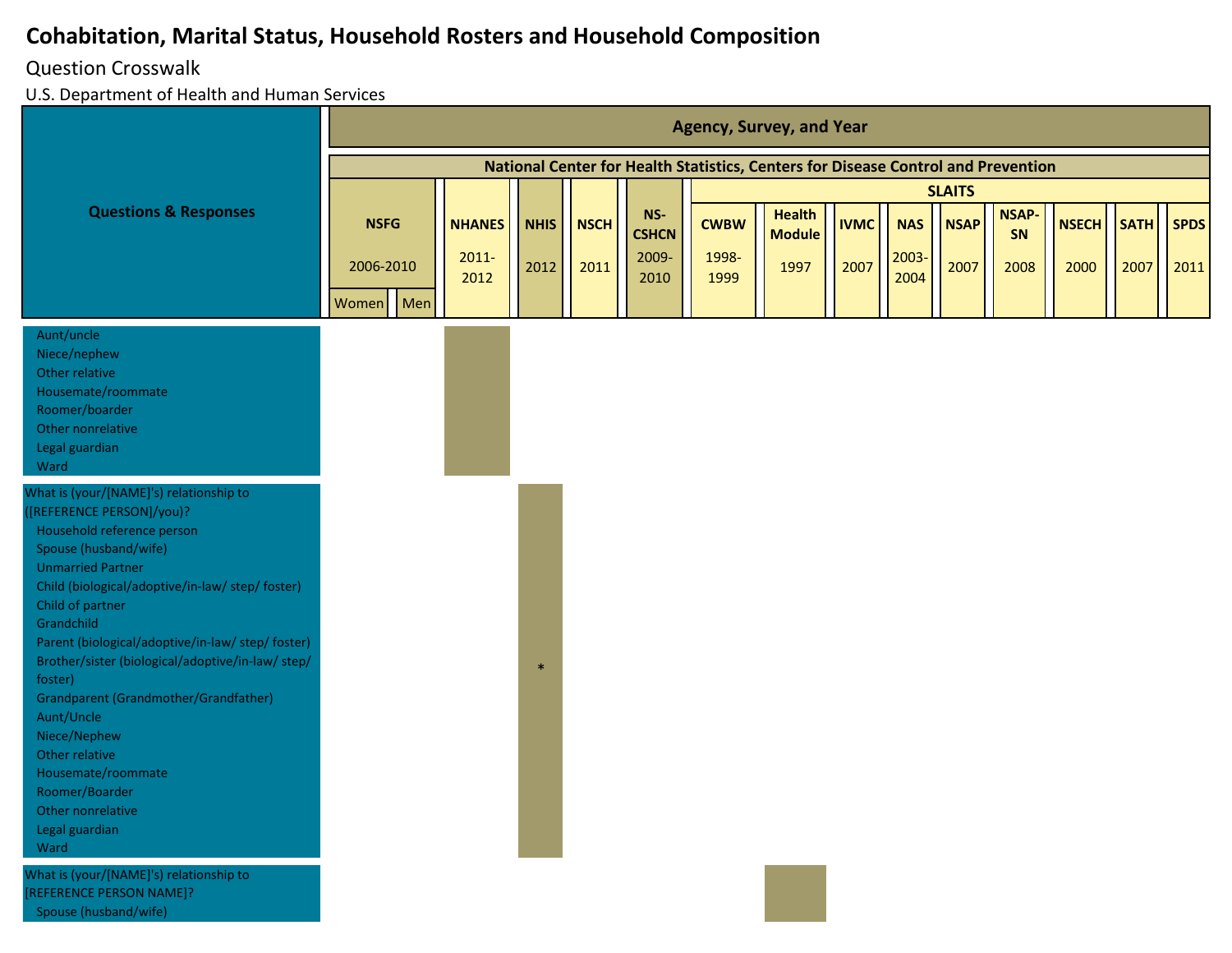#### Question Crosswalk

|                                                                                                                                                                                                                                                                                                                                             |                          |                           |                     |                     |                                |                      | <b>Agency, Survey, and Year</b>                                                   |                     |                     |                     |                            |                      |                     |                     |
|---------------------------------------------------------------------------------------------------------------------------------------------------------------------------------------------------------------------------------------------------------------------------------------------------------------------------------------------|--------------------------|---------------------------|---------------------|---------------------|--------------------------------|----------------------|-----------------------------------------------------------------------------------|---------------------|---------------------|---------------------|----------------------------|----------------------|---------------------|---------------------|
|                                                                                                                                                                                                                                                                                                                                             |                          |                           |                     |                     |                                |                      | National Center for Health Statistics, Centers for Disease Control and Prevention |                     |                     |                     |                            |                      |                     |                     |
|                                                                                                                                                                                                                                                                                                                                             |                          |                           |                     |                     |                                |                      |                                                                                   |                     |                     | <b>SLAITS</b>       |                            |                      |                     |                     |
| <b>Questions &amp; Responses</b>                                                                                                                                                                                                                                                                                                            | <b>NSFG</b><br>2006-2010 | <b>NHANES</b><br>$2011 -$ | <b>NHIS</b><br>2012 | <b>NSCH</b><br>2011 | $NS-$<br><b>CSHCN</b><br>2009- | <b>CWBW</b><br>1998- | <b>Health</b><br><b>Module</b><br>1997                                            | <b>IVMC</b><br>2007 | <b>NAS</b><br>2003- | <b>NSAP</b><br>2007 | <b>NSAP-</b><br>SN<br>2008 | <b>NSECH</b><br>2000 | <b>SATH</b><br>2007 | <b>SPDS</b><br>2011 |
|                                                                                                                                                                                                                                                                                                                                             | Men<br>Women             | 2012                      |                     |                     | 2010                           | 1999                 |                                                                                   |                     | 2004                |                     |                            |                      |                     |                     |
| <b>Unmarried partner</b><br>Child (son/daughter)<br>Child of partner<br>Grandchild<br>Parent (mother/father)<br><b>Brother/Sister</b><br>Grandparent (grandmother/father)<br>Aunt/Uncle<br>Niece/Nephew<br>Other relative<br>Housemate/Roommate<br>Roomer/Boarder<br>Other nonrelative<br>Legal guardian<br>Ward                            |                          |                           |                     |                     |                                |                      | $\ast$                                                                            |                     |                     |                     |                            |                      |                     |                     |
| What is your relationship to [SAMPLE CHILD]?<br><b>Biological mother</b><br>Step mother<br>Foster mother<br>Adoptive mother<br>Mother, but type refused<br><b>Biological father</b><br><b>Step father</b><br>Foster father<br>Adoptive father<br>Father, but type refused<br>Grandmother<br>Grandfather<br>Aunt<br>Uncle<br>Female guardian |                          |                           |                     |                     |                                |                      |                                                                                   |                     |                     |                     |                            |                      |                     |                     |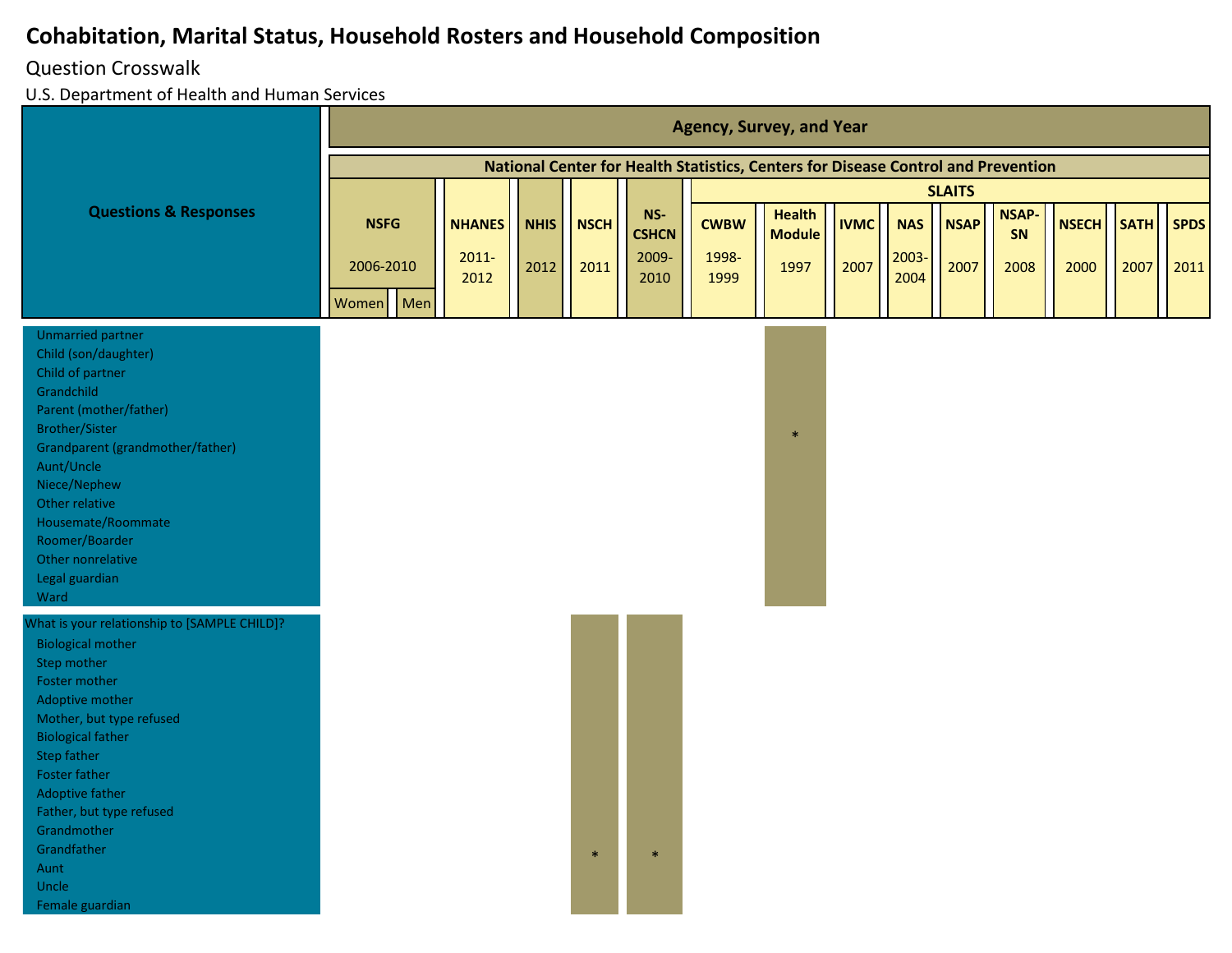#### Question Crosswalk

|                                                                                                                                                                                                                                                                                                                                                                                                                                                                                                                                                                                                                            |             |     |                  |             |             |                     |               | <b>Agency, Survey, and Year</b>                                                   |             |               |               |                    |              |             |             |
|----------------------------------------------------------------------------------------------------------------------------------------------------------------------------------------------------------------------------------------------------------------------------------------------------------------------------------------------------------------------------------------------------------------------------------------------------------------------------------------------------------------------------------------------------------------------------------------------------------------------------|-------------|-----|------------------|-------------|-------------|---------------------|---------------|-----------------------------------------------------------------------------------|-------------|---------------|---------------|--------------------|--------------|-------------|-------------|
|                                                                                                                                                                                                                                                                                                                                                                                                                                                                                                                                                                                                                            |             |     |                  |             |             |                     |               | National Center for Health Statistics, Centers for Disease Control and Prevention |             |               |               |                    |              |             |             |
|                                                                                                                                                                                                                                                                                                                                                                                                                                                                                                                                                                                                                            |             |     |                  |             |             |                     |               |                                                                                   |             |               | <b>SLAITS</b> |                    |              |             |             |
| <b>Questions &amp; Responses</b>                                                                                                                                                                                                                                                                                                                                                                                                                                                                                                                                                                                           | <b>NSFG</b> |     | <b>NHANES</b>    | <b>NHIS</b> | <b>NSCH</b> | NS-<br><b>CSHCN</b> | <b>CWBW</b>   | <b>Health</b><br><b>Module</b>                                                    | <b>IVMC</b> | <b>NAS</b>    | <b>NSAP</b>   | <b>NSAP-</b><br>SN | <b>NSECH</b> | <b>SATH</b> | <b>SPDS</b> |
|                                                                                                                                                                                                                                                                                                                                                                                                                                                                                                                                                                                                                            | 2006-2010   |     | $2011 -$<br>2012 | 2012        | 2011        | 2009-<br>2010       | 1998-<br>1999 | 1997                                                                              | 2007        | 2003-<br>2004 | 2007          | 2008               | 2000         | 2007        | 2011        |
|                                                                                                                                                                                                                                                                                                                                                                                                                                                                                                                                                                                                                            | Women       | Men |                  |             |             |                     |               |                                                                                   |             |               |               |                    |              |             |             |
| Male guardian other relatives<br>Sister (biological, step, foster, half, adoptive)<br>Brother (biological, step, foster, half, adoptive)<br>Cousin<br>In-law of any type<br>Other relative/family member other<br>Parent's boyfriend/male partner<br>Parent's girlfriend/female partner<br>Parent's partner, but sex refused<br>Other non-relative or friend                                                                                                                                                                                                                                                               |             |     |                  |             |             |                     |               |                                                                                   |             |               |               |                    |              |             |             |
| For the other people that live in your household<br>with you and [SAMPLE CHILD], what is their<br>relationship to [SAMPLE CHILD]? Mark all that<br>apply.<br>In addition to you and [SAMPLE CHILD], I have that<br>[NUMBER] (other person lives/other people live) in<br>your household. What is their relationship to<br>[SAMPLE CHILD]? Mark all that apply.<br><b>Biological mother</b><br>Step mother<br>Foster mother<br>Adoptive mother<br>Mother, but type refused<br><b>Biological father</b><br>Step father<br>Foster father<br>Adoptive father<br>Father, but type refused<br>Grandmother<br>Grandfather<br>Aunt |             |     |                  |             | $\ast$      |                     |               |                                                                                   |             |               |               |                    |              |             |             |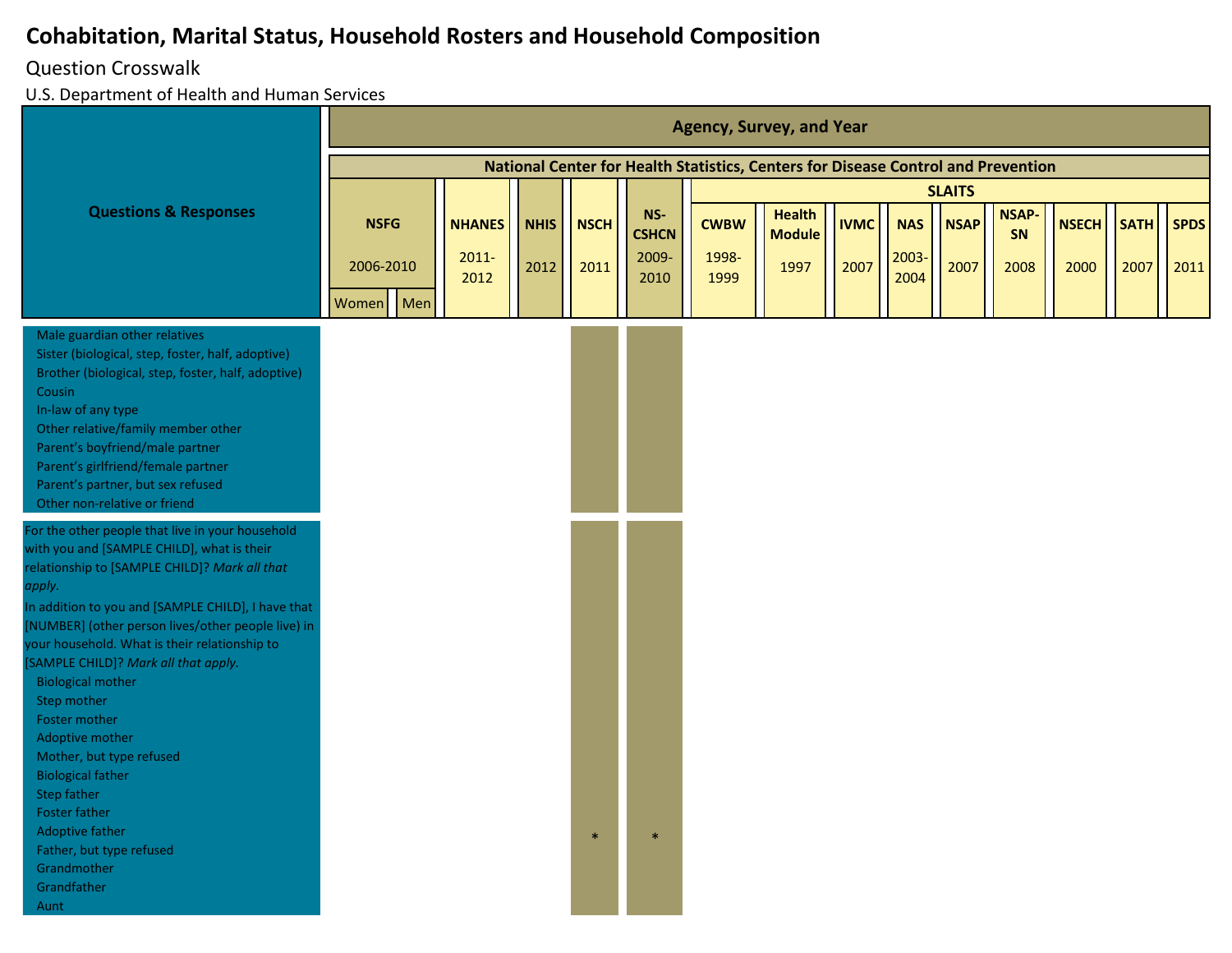#### Question Crosswalk

|                                                                                                                                                                                                                                                                                                                                                                                                                                                                                                  |             |     |                  |             |             |                     |               | <b>Agency, Survey, and Year</b>                                                   |             |               |               |                    |              |             |             |
|--------------------------------------------------------------------------------------------------------------------------------------------------------------------------------------------------------------------------------------------------------------------------------------------------------------------------------------------------------------------------------------------------------------------------------------------------------------------------------------------------|-------------|-----|------------------|-------------|-------------|---------------------|---------------|-----------------------------------------------------------------------------------|-------------|---------------|---------------|--------------------|--------------|-------------|-------------|
|                                                                                                                                                                                                                                                                                                                                                                                                                                                                                                  |             |     |                  |             |             |                     |               | National Center for Health Statistics, Centers for Disease Control and Prevention |             |               |               |                    |              |             |             |
|                                                                                                                                                                                                                                                                                                                                                                                                                                                                                                  |             |     |                  |             |             |                     |               |                                                                                   |             |               | <b>SLAITS</b> |                    |              |             |             |
| <b>Questions &amp; Responses</b>                                                                                                                                                                                                                                                                                                                                                                                                                                                                 | <b>NSFG</b> |     | <b>NHANES</b>    | <b>NHIS</b> | <b>NSCH</b> | NS-<br><b>CSHCN</b> | <b>CWBW</b>   | <b>Health</b><br><b>Module</b>                                                    | <b>IVMC</b> | <b>NAS</b>    | <b>NSAP</b>   | <b>NSAP-</b><br>SN | <b>NSECH</b> | <b>SATH</b> | <b>SPDS</b> |
|                                                                                                                                                                                                                                                                                                                                                                                                                                                                                                  | 2006-2010   |     | $2011 -$<br>2012 | 2012        | 2011        | 2009-<br>2010       | 1998-<br>1999 | 1997                                                                              | 2007        | 2003-<br>2004 | 2007          | 2008               | 2000         | 2007        | 2011        |
|                                                                                                                                                                                                                                                                                                                                                                                                                                                                                                  | Women       | Men |                  |             |             |                     |               |                                                                                   |             |               |               |                    |              |             |             |
| Uncle<br>Female guardian<br>Male guardian<br>Sister<br><b>Brother</b><br>Cousin<br>In-law of any type<br>[SAMPLE CHILD]'s child, son, or daughter<br>Other relative/family member<br>Parent's boyfriend/male partner<br>Parent's girlfriend/female partner<br>Parent's partner, but sex refused<br>Other non-relative or friend                                                                                                                                                                  |             |     |                  |             |             |                     |               |                                                                                   |             |               |               |                    |              |             |             |
| How (is [NAME]/are you) related to [FOCAL<br>CHILD]? INCLUDE ADOPTIVE, STEP, AND FOSTER<br>RELATIVES IN SAME CATEGORIES AS BIOLOGICAL<br><b>RELATIVES.</b><br>Mother<br>Father<br><b>Guardian (male)</b><br><b>Guardian (female)</b><br><b>Brother/Sister</b><br>Grandparent<br>Aunt / Uncle<br>Cousin<br>Husband/Wife/Boyfriend/Girlfriend<br>Other relative<br>In-law of any type<br>Housemate/Roommate/Roomer/Boarder<br>Other nonrelative<br>What is [NAME]'s relationship to [FOCAL CHILD]? |             |     |                  |             |             |                     | $\ast$        |                                                                                   |             |               |               |                    |              |             |             |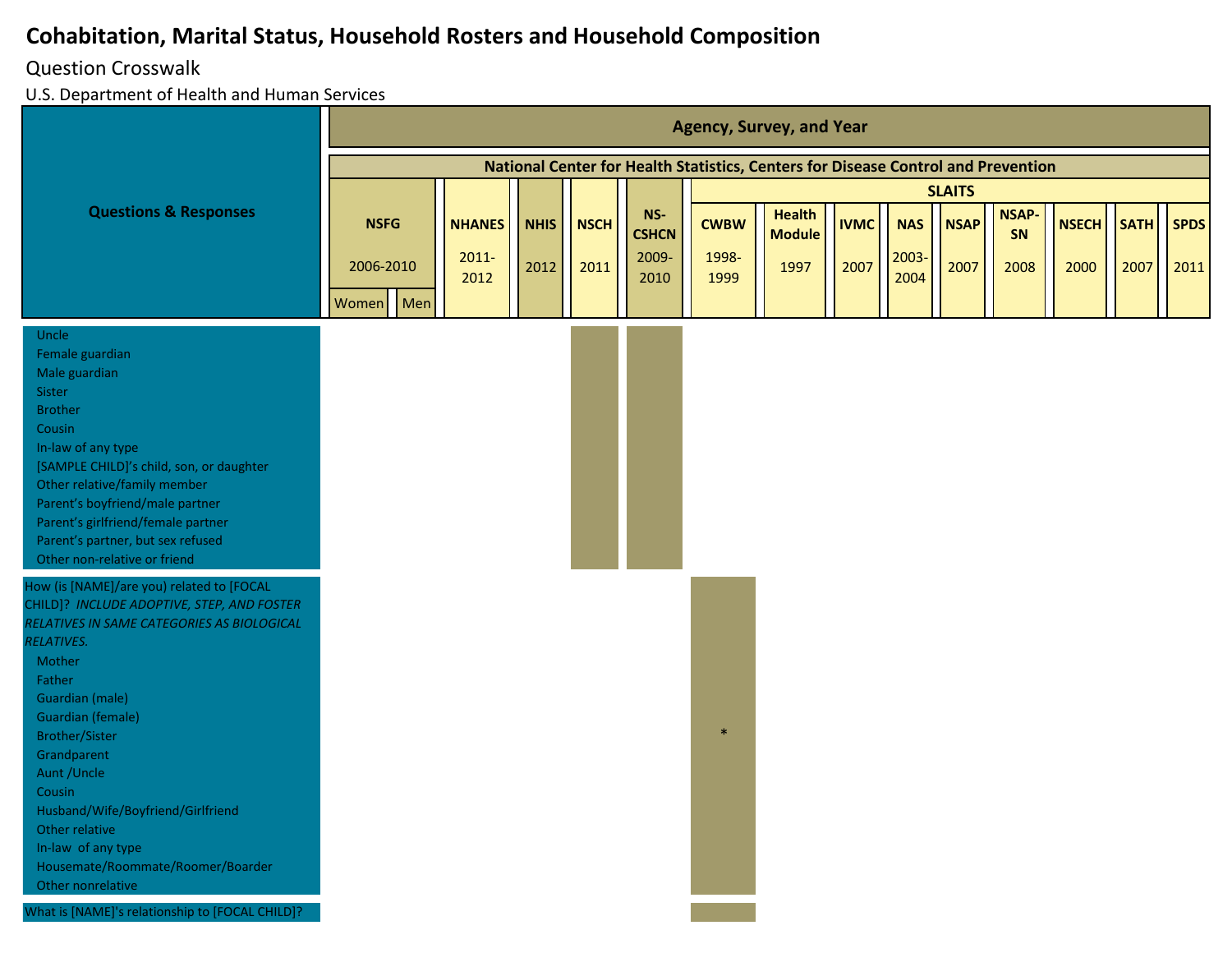## Question Crosswalk

|                                                                                                                                                                                                                                                                                                                                                                                                                                                                 |              |                  |             |             |                     |               | <b>Agency, Survey, and Year</b>                                                   |             |               |               |                    |              |             |             |
|-----------------------------------------------------------------------------------------------------------------------------------------------------------------------------------------------------------------------------------------------------------------------------------------------------------------------------------------------------------------------------------------------------------------------------------------------------------------|--------------|------------------|-------------|-------------|---------------------|---------------|-----------------------------------------------------------------------------------|-------------|---------------|---------------|--------------------|--------------|-------------|-------------|
|                                                                                                                                                                                                                                                                                                                                                                                                                                                                 |              |                  |             |             |                     |               | National Center for Health Statistics, Centers for Disease Control and Prevention |             |               |               |                    |              |             |             |
|                                                                                                                                                                                                                                                                                                                                                                                                                                                                 |              |                  |             |             |                     |               |                                                                                   |             |               | <b>SLAITS</b> |                    |              |             |             |
| <b>Questions &amp; Responses</b>                                                                                                                                                                                                                                                                                                                                                                                                                                | <b>NSFG</b>  | <b>NHANES</b>    | <b>NHIS</b> | <b>NSCH</b> | NS-<br><b>CSHCN</b> | <b>CWBW</b>   | <b>Health</b><br><b>Module</b>                                                    | <b>IVMC</b> | <b>NAS</b>    | <b>NSAP</b>   | <b>NSAP-</b><br>SN | <b>NSECH</b> | <b>SATH</b> | <b>SPDS</b> |
|                                                                                                                                                                                                                                                                                                                                                                                                                                                                 | 2006-2010    | $2011 -$<br>2012 | 2012        | 2011        | 2009-<br>2010       | 1998-<br>1999 | 1997                                                                              | 2007        | 2003-<br>2004 | 2007          | 2008               | 2000         | 2007        | 2011        |
|                                                                                                                                                                                                                                                                                                                                                                                                                                                                 | Men<br>Women |                  |             |             |                     |               |                                                                                   |             |               |               |                    |              |             |             |
| <b>INCLUDE ADOPTIVE, STEP, AND FOSTER RELATIVES</b><br>IN SAME CATEGORIES AS BIOLOGICAL RELATIVES.<br>Mother<br>Father<br>Guardian (male)<br><b>Guardian (female)</b><br><b>Brother/Sister</b><br>Grandparent<br>Aunt/Uncle<br>Cousin<br>Husband/Wife/Boyfriend/Girlfriend<br>Other relative<br>Unmarried partner of parent/Guardian<br>Unmarried partner of any other relative<br>In-law of any type<br>Housemate/Roommate/Roomer/Boarder<br>Other nonrelative |              |                  |             |             |                     | $\ast$        |                                                                                   |             |               |               |                    |              |             |             |
| What is your relationship to [SAMPLE CHILD]'s<br>other adoptive parent who lives in this household?<br>Spouse/Husband/Wife<br>Partner/Boyfriend/Girlfriend<br>Other<br>There is no other adoptive parent in this<br>household<br>What is your relationship to [CHILD]?                                                                                                                                                                                          |              |                  |             |             |                     |               |                                                                                   |             |               | $\ast$        |                    |              |             |             |
| Mother (step, foster, adoptive) or female<br>guardian<br>Father (step, foster, adoptive) or male guardian<br>Sister or brother (step/foster/half/adoptive)<br>In-law of any type<br>Aunt/Uncle                                                                                                                                                                                                                                                                  |              |                  |             |             |                     |               |                                                                                   |             |               |               |                    | $\ast$       |             |             |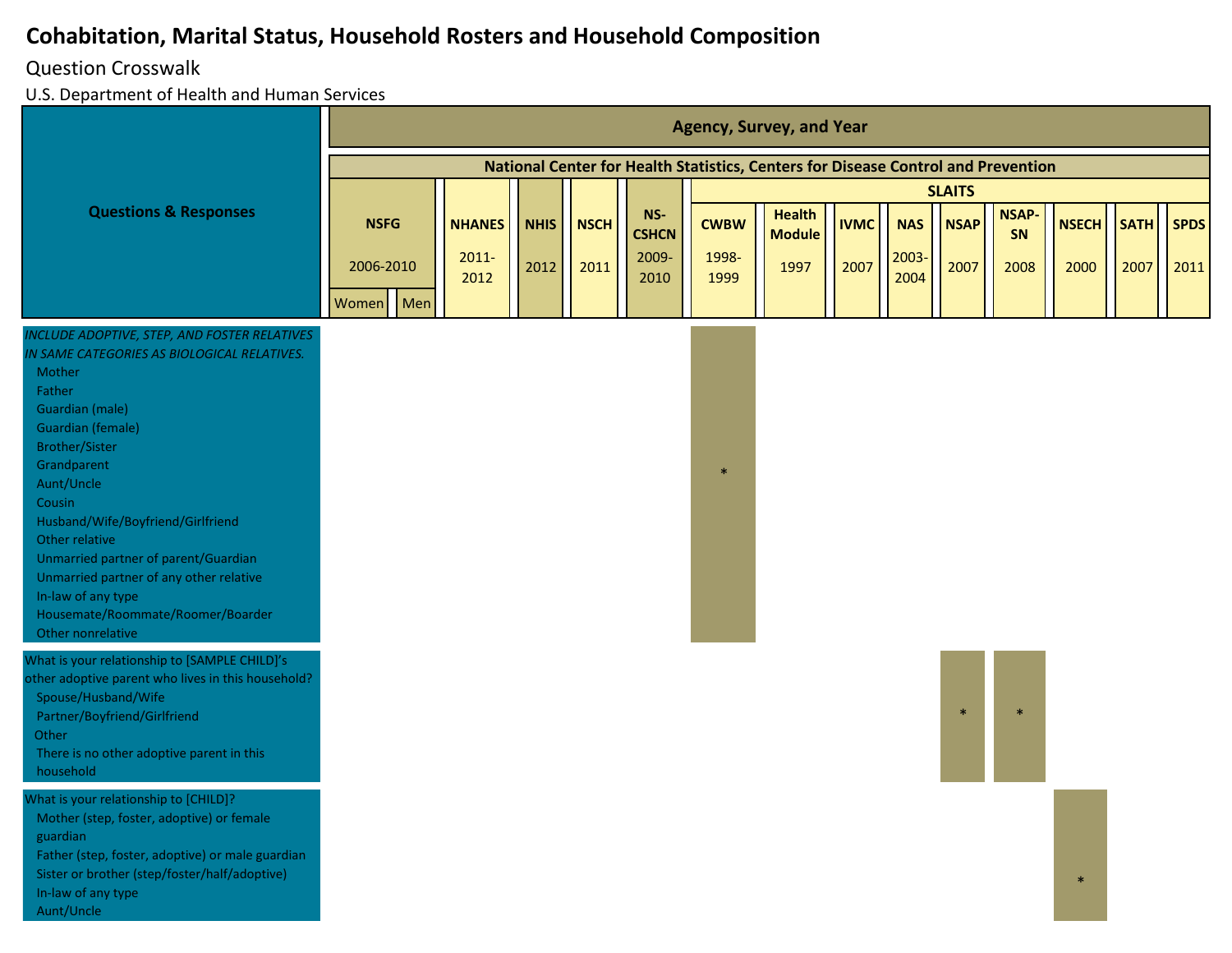#### Question Crosswalk

|                                                                                                                                                                                                                                                                                                                        |                    |     |                           |             |             |                              |                      | <b>Agency, Survey, and Year</b>                                                   |             |                     |               |                    |              |             |             |
|------------------------------------------------------------------------------------------------------------------------------------------------------------------------------------------------------------------------------------------------------------------------------------------------------------------------|--------------------|-----|---------------------------|-------------|-------------|------------------------------|----------------------|-----------------------------------------------------------------------------------|-------------|---------------------|---------------|--------------------|--------------|-------------|-------------|
|                                                                                                                                                                                                                                                                                                                        |                    |     |                           |             |             |                              |                      | National Center for Health Statistics, Centers for Disease Control and Prevention |             |                     |               |                    |              |             |             |
|                                                                                                                                                                                                                                                                                                                        |                    |     |                           |             |             |                              |                      |                                                                                   |             |                     | <b>SLAITS</b> |                    |              |             |             |
| <b>Questions &amp; Responses</b>                                                                                                                                                                                                                                                                                       | <b>NSFG</b>        |     | <b>NHANES</b><br>$2011 -$ | <b>NHIS</b> | <b>NSCH</b> | NS-<br><b>CSHCN</b><br>2009- | <b>CWBW</b><br>1998- | <b>Health</b><br><b>Module</b>                                                    | <b>IVMC</b> | <b>NAS</b><br>2003- | <b>NSAP</b>   | <b>NSAP-</b><br>SN | <b>NSECH</b> | <b>SATH</b> | <b>SPDS</b> |
|                                                                                                                                                                                                                                                                                                                        | 2006-2010<br>Women | Men | 2012                      | 2012        | 2011        | 2010                         | 1999                 | 1997                                                                              | 2007        | 2004                | 2007          | 2008               | 2000         | 2007        | 2011        |
| Grandparent<br>Other family member<br>Other non-relative                                                                                                                                                                                                                                                               |                    |     |                           |             |             |                              |                      |                                                                                   |             |                     |               |                    |              |             |             |
| Before you (and your (spouse/partner)) adopted<br>[SAMPLE CHILD], were you (or your<br>(spouse/partner)) already related to (him/her)? For<br>example, were you (or your (spouse/partner))<br>[SAMPLE CHILD]'s grandparent, (aunt/uncle), or<br>other relative?                                                        |                    |     |                           |             |             |                              |                      |                                                                                   |             |                     | $\ast$        |                    |              |             |             |
| Yes<br><b>No</b>                                                                                                                                                                                                                                                                                                       |                    |     |                           |             |             |                              |                      |                                                                                   |             |                     |               |                    |              |             |             |
| Were you (or your (spouse/partner)) [SAMPLE<br>CHILD]'s foster parent at the time you began the<br>adoption process?<br>Yes<br><b>No</b>                                                                                                                                                                               |                    |     |                           |             |             |                              |                      |                                                                                   |             |                     | $\ast$        |                    |              |             |             |
| Are you currently a licensed foster parent?<br>Yes<br><b>No</b>                                                                                                                                                                                                                                                        |                    |     |                           |             |             |                              |                      |                                                                                   |             |                     | $\ast$        |                    |              |             |             |
| What is your relationship to (the [AGE] year old)?<br>Spouse<br>Unmarried partner, boyfriend/girlfriend<br>Child<br>Grandchild<br>Mother (birth/ adoptive/ step/ foster/ other)<br>Father (birth/ adoptive/ step/ foster/ other)<br><b>Brother/Sister</b><br>Grandfather/Grandmother<br>Other relative<br>Foster child |                    |     |                           |             |             |                              |                      |                                                                                   |             | $\ast$              |               |                    |              |             |             |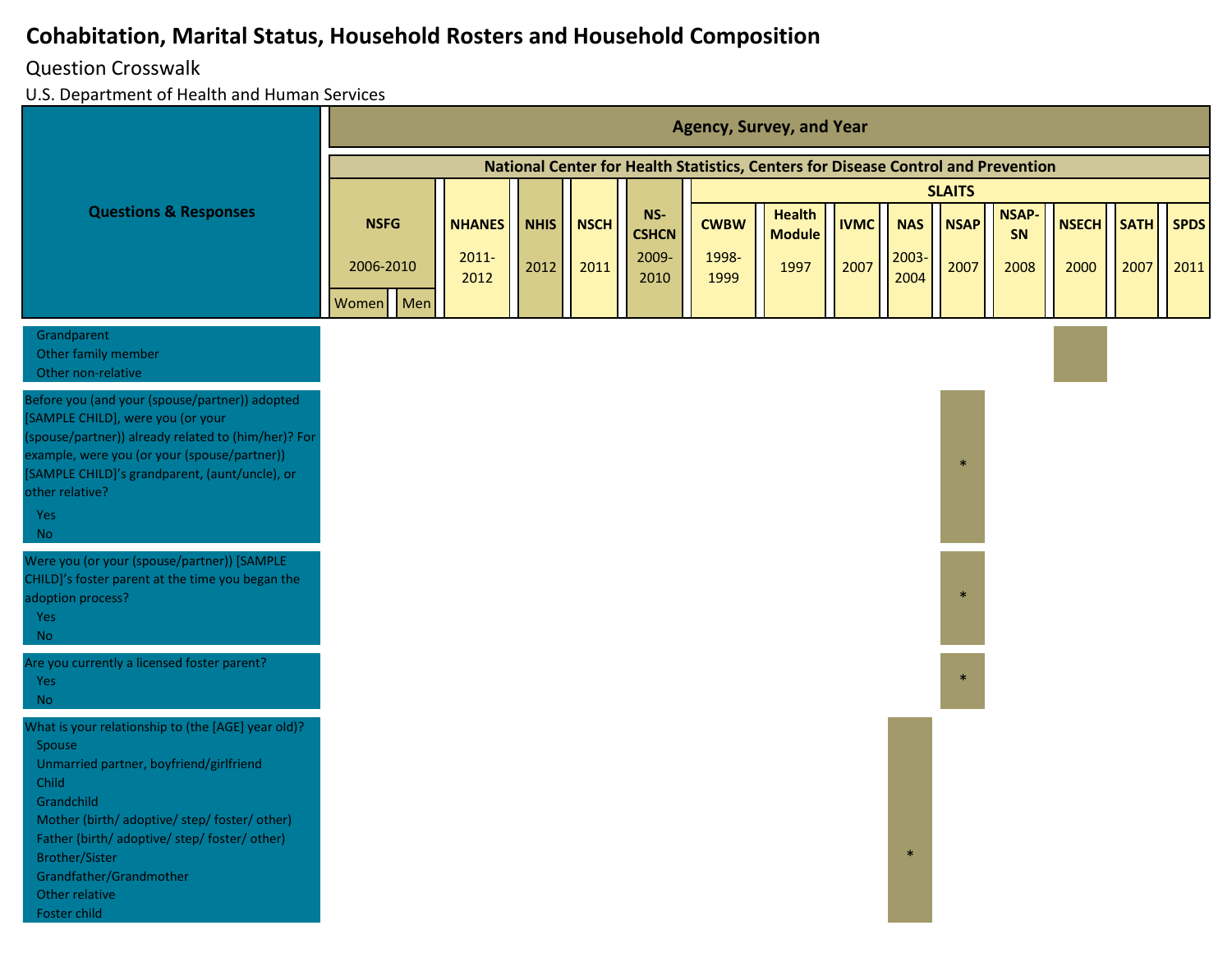#### Question Crosswalk

|                                                                                                                                                                                                                                                                                                                                                                |             |                  |             |             |                     |               | <b>Agency, Survey, and Year</b>                                                   |             |               |               |                    |              |             |             |
|----------------------------------------------------------------------------------------------------------------------------------------------------------------------------------------------------------------------------------------------------------------------------------------------------------------------------------------------------------------|-------------|------------------|-------------|-------------|---------------------|---------------|-----------------------------------------------------------------------------------|-------------|---------------|---------------|--------------------|--------------|-------------|-------------|
|                                                                                                                                                                                                                                                                                                                                                                |             |                  |             |             |                     |               | National Center for Health Statistics, Centers for Disease Control and Prevention |             |               |               |                    |              |             |             |
|                                                                                                                                                                                                                                                                                                                                                                |             |                  |             |             |                     |               |                                                                                   |             |               | <b>SLAITS</b> |                    |              |             |             |
| <b>Questions &amp; Responses</b>                                                                                                                                                                                                                                                                                                                               | <b>NSFG</b> | <b>NHANES</b>    | <b>NHIS</b> | <b>NSCH</b> | NS-<br><b>CSHCN</b> | <b>CWBW</b>   | <b>Health</b><br><b>Module</b>                                                    | <b>IVMC</b> | <b>NAS</b>    | <b>NSAP</b>   | <b>NSAP-</b><br>SN | <b>NSECH</b> | <b>SATH</b> | <b>SPDS</b> |
|                                                                                                                                                                                                                                                                                                                                                                | 2006-2010   | $2011 -$<br>2012 | 2012        | 2011        | 2009-<br>2010       | 1998-<br>1999 | 1997                                                                              | 2007        | 2003-<br>2004 | 2007          | 2008               | 2000         | 2007        | 2011        |
|                                                                                                                                                                                                                                                                                                                                                                | Women Men   |                  |             |             |                     |               |                                                                                   |             |               |               |                    |              |             |             |
| Housemate/Roommate<br>Roomer/Boarder<br>Other non-relative<br>Unrelated legal guardian                                                                                                                                                                                                                                                                         |             |                  |             |             |                     |               |                                                                                   |             |               |               |                    |              |             |             |
| What is your relationship to (the [AGE] year old)<br>who lives in this household?<br>Mother (step, foster, adoptive) or female<br>guardian<br>Father (step, foster, adoptive) or male guardian<br>Sister or brother (step/foster/half/adoptive)<br>In-law of any type<br>Aunt/Uncle<br>Grandparent<br>Other family member<br>Friend                            |             |                  |             |             |                     |               |                                                                                   |             | $\ast$        |               |                    |              |             |             |
| What is your relationship to [SAMPLE CHILD]?<br>Mother (biological, step, foster, adoptive)<br>Father (biological, step, foster, adoptive)<br>Sister (step/foster/half/adoptive)<br>Brother (step/foster/half/adoptive)<br>In-law of any type<br>Aunt<br>Uncle<br>Grandparent<br>Other family member<br>Other non-relative<br>Female guardian<br>Male guardian |             |                  |             |             |                     |               |                                                                                   | $\ast$      |               | $\ast$        |                    |              |             |             |
| What is their relationship to [SAMPLE CHILD]?<br>MARK ALL THAT APPLY. b<br><b>Biological mother</b>                                                                                                                                                                                                                                                            |             |                  |             |             |                     |               |                                                                                   |             |               |               |                    |              |             |             |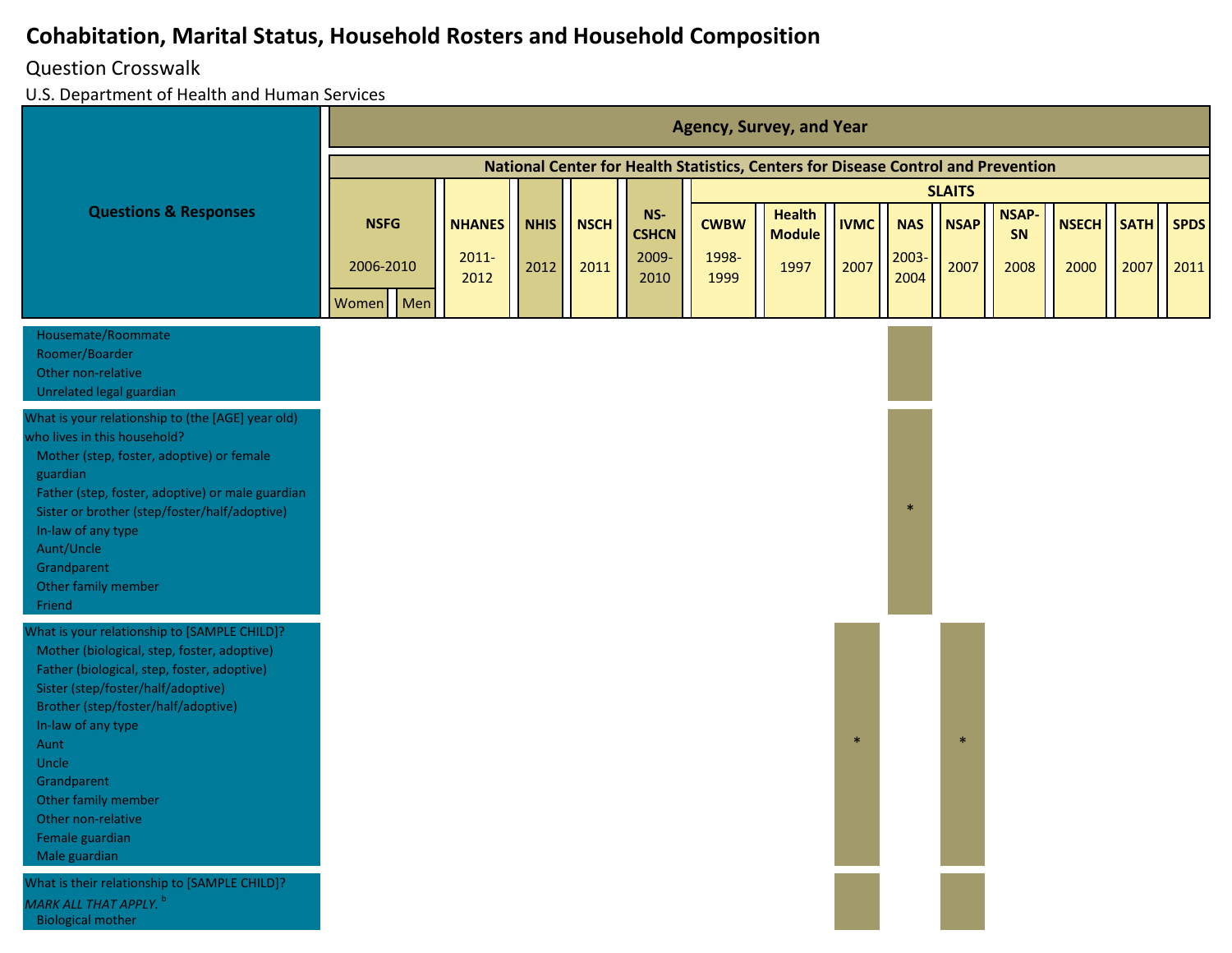## Question Crosswalk

U.S. Department of Health and Human Services

*PERSON AND PARTNER OR CHILD OF PARTNER]* . Is

|                                                                                                                                                                                                                                                                                                                                                                                                                                                |              |                  |             |             |                     |               | <b>Agency, Survey, and Year</b>                                                   |             |               |               |                   |              |             |             |
|------------------------------------------------------------------------------------------------------------------------------------------------------------------------------------------------------------------------------------------------------------------------------------------------------------------------------------------------------------------------------------------------------------------------------------------------|--------------|------------------|-------------|-------------|---------------------|---------------|-----------------------------------------------------------------------------------|-------------|---------------|---------------|-------------------|--------------|-------------|-------------|
|                                                                                                                                                                                                                                                                                                                                                                                                                                                |              |                  |             |             |                     |               | National Center for Health Statistics, Centers for Disease Control and Prevention |             |               |               |                   |              |             |             |
|                                                                                                                                                                                                                                                                                                                                                                                                                                                |              |                  |             |             |                     |               |                                                                                   |             |               | <b>SLAITS</b> |                   |              |             |             |
| <b>Questions &amp; Responses</b>                                                                                                                                                                                                                                                                                                                                                                                                               | <b>NSFG</b>  | <b>NHANES</b>    | <b>NHIS</b> | <b>NSCH</b> | NS-<br><b>CSHCN</b> | <b>CWBW</b>   | <b>Health</b><br><b>Module</b>                                                    | <b>IVMC</b> | <b>NAS</b>    | <b>NSAP</b>   | <b>NSAP</b><br>SN | <b>NSECH</b> | <b>SATH</b> | <b>SPDS</b> |
|                                                                                                                                                                                                                                                                                                                                                                                                                                                | 2006-2010    | $2011 -$<br>2012 | 2012        | 2011        | 2009-<br>2010       | 1998-<br>1999 | 1997                                                                              | 2007        | 2003-<br>2004 | 2007          | 2008              | 2000         | 2007        | 2011        |
|                                                                                                                                                                                                                                                                                                                                                                                                                                                | Men<br>Women |                  |             |             |                     |               |                                                                                   |             |               |               |                   |              |             |             |
| Step mother<br>Foster mother<br>Adoptive mother<br><b>Biological father</b><br><b>Step father</b><br><b>Foster father</b><br><b>Adoptive father</b><br>Sister or brother (step/foster/half/adoptive)<br>In-law of any type<br>Aunt/Uncle<br>Grandmother<br>Grandfather<br>Other family member<br>Female guardian<br>Male guardian<br>Respondent's partner or boy/girlfriend<br>Other non-relative<br>Two or more of the same relationship type |              |                  |             |             |                     |               |                                                                                   | $\ast$      |               | $\ast$        |                   |              |             |             |
| Is [NAME], ([REFERENCE PERSON]'s/[HEAD OF<br>FAMILY]'s) biological (natural), adoptive, step,<br>foster (son/daughter) or (son/ daughter)-in-law?<br>Biological (natural) (son/ daughter)<br>Adoptive (son/daughter)<br>Step (son/daughter)<br>Foster (son/daughter)<br>(Son/Daughter)-in-law                                                                                                                                                  |              | $\ast$           | $\ast$      |             |                     |               |                                                                                   |             |               |               |                   |              |             |             |
| I recorded that [MOTHER/FATHER OF CHILD-THIS<br>IS SPOUSE OR PARTNER OF REFERENCE PERSON] is<br>the (father/mother) of [CHILD-THIS IS CHILD OF<br>REFERENCE PERSON AND SPOUSE OR REFERENCE                                                                                                                                                                                                                                                     |              |                  |             |             |                     |               |                                                                                   |             |               |               |                   |              |             |             |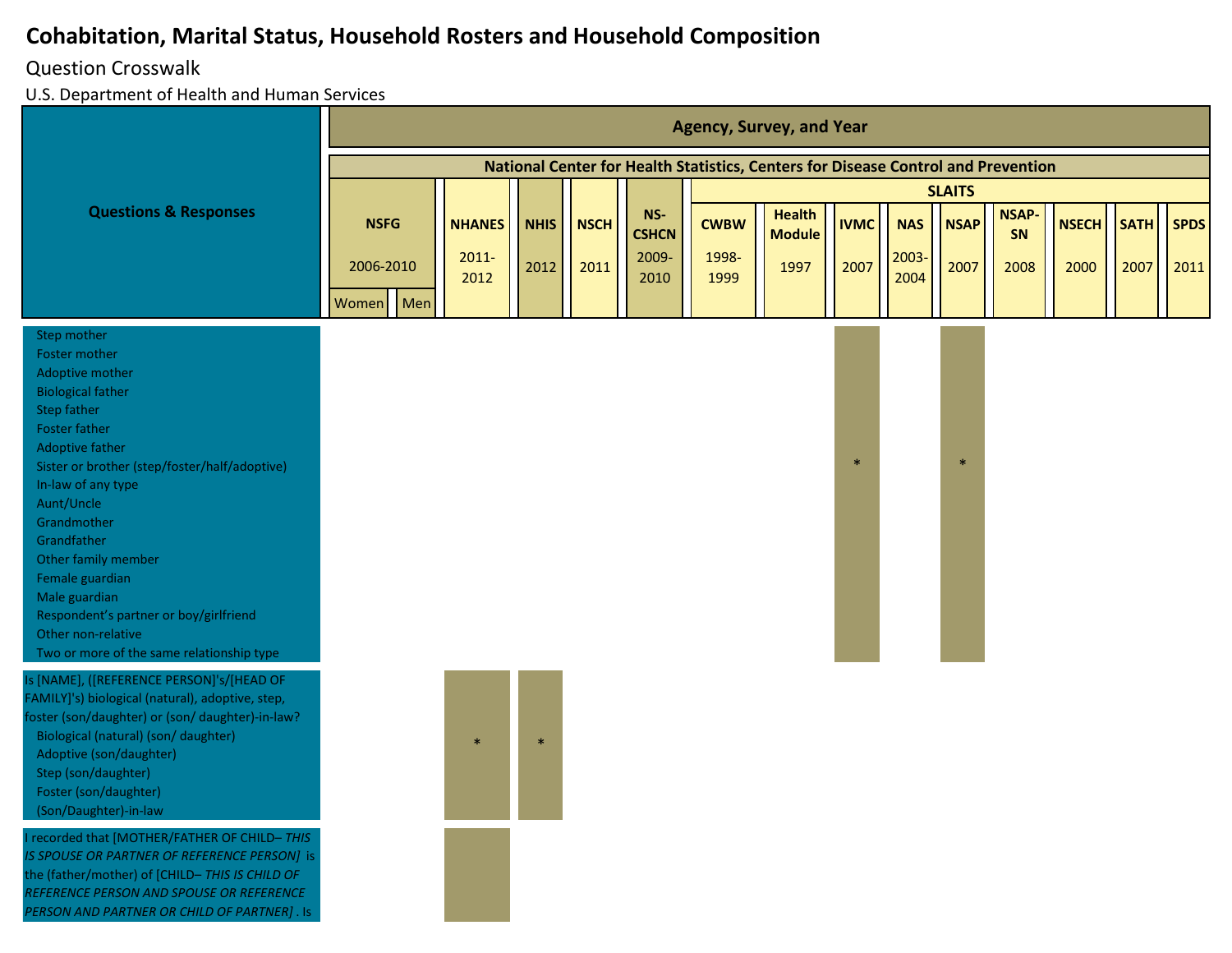#### Question Crosswalk

|                                                                                                                                                                                                                                                                 | <b>Agency, Survey, and Year</b><br>National Center for Health Statistics, Centers for Disease Control and Prevention |                                   |                     |                     |                                      |                              |                                        |                     |                             |                     |                            |                      |                     |                     |
|-----------------------------------------------------------------------------------------------------------------------------------------------------------------------------------------------------------------------------------------------------------------|----------------------------------------------------------------------------------------------------------------------|-----------------------------------|---------------------|---------------------|--------------------------------------|------------------------------|----------------------------------------|---------------------|-----------------------------|---------------------|----------------------------|----------------------|---------------------|---------------------|
|                                                                                                                                                                                                                                                                 |                                                                                                                      |                                   |                     |                     |                                      |                              |                                        |                     |                             |                     |                            |                      |                     |                     |
|                                                                                                                                                                                                                                                                 |                                                                                                                      |                                   |                     |                     |                                      |                              |                                        |                     |                             | <b>SLAITS</b>       |                            |                      |                     |                     |
| <b>Questions &amp; Responses</b>                                                                                                                                                                                                                                | <b>NSFG</b><br>2006-2010<br>Men<br>Women                                                                             | <b>NHANES</b><br>$2011 -$<br>2012 | <b>NHIS</b><br>2012 | <b>NSCH</b><br>2011 | NS-<br><b>CSHCN</b><br>2009-<br>2010 | <b>CWBW</b><br>1998-<br>1999 | <b>Health</b><br><b>Module</b><br>1997 | <b>IVMC</b><br>2007 | <b>NAS</b><br>2003-<br>2004 | <b>NSAP</b><br>2007 | <b>NSAP-</b><br>SN<br>2008 | <b>NSECH</b><br>2000 | <b>SATH</b><br>2007 | <b>SPDS</b><br>2011 |
| [CHILD] (his/her) biological, adoptive, step, foster<br>child or (son or daughter)-in-law?<br><b>Biological child</b><br>Adoptive child<br>Step child<br>Foster child<br>(Son/daughter)-in-law                                                                  |                                                                                                                      | $\ast$                            |                     |                     |                                      |                              |                                        |                     |                             |                     |                            |                      |                     |                     |
| noted that ([FATHER]/[MOTHER]) is the<br>(father/mother) of [CHILD]. Is [CHILD] (his/her)<br>biological, adoptive, step, foster, or (son/daughter)<br>in law?<br>Biological<br>Adoptive<br>Step<br>Foster<br>In-law                                             |                                                                                                                      |                                   | $\ast$              |                     |                                      |                              |                                        |                     |                             |                     |                            |                      |                     |                     |
| Is [NAME], ([REFERENCE PERSON]'s/[HEAD OF<br>FAMILY]'s) biological (natural), adoptive, step, or<br>foster parent or (mother/father)-in-law?<br><b>Biological (natural) parent</b><br>Adoptive parent<br>Step parent<br>Foster parent<br>(Mother/Father)-in-law |                                                                                                                      | $\ast$                            | $\ast$              |                     |                                      |                              |                                        |                     |                             |                     |                            |                      |                     |                     |
| Is ([MOTHER]/[FATHER]) [NAMES]'s biological<br>(natural), adoptive, step, or foster (mother/father)<br>or (mother/father)-in-law?<br><b>Biological (mother/father)</b><br>Adoptive (mother/father)<br>Step (mother/father)<br>Foster (mother/father)            |                                                                                                                      | $\ast$                            | $\ast$              |                     |                                      |                              |                                        |                     |                             |                     |                            |                      |                     |                     |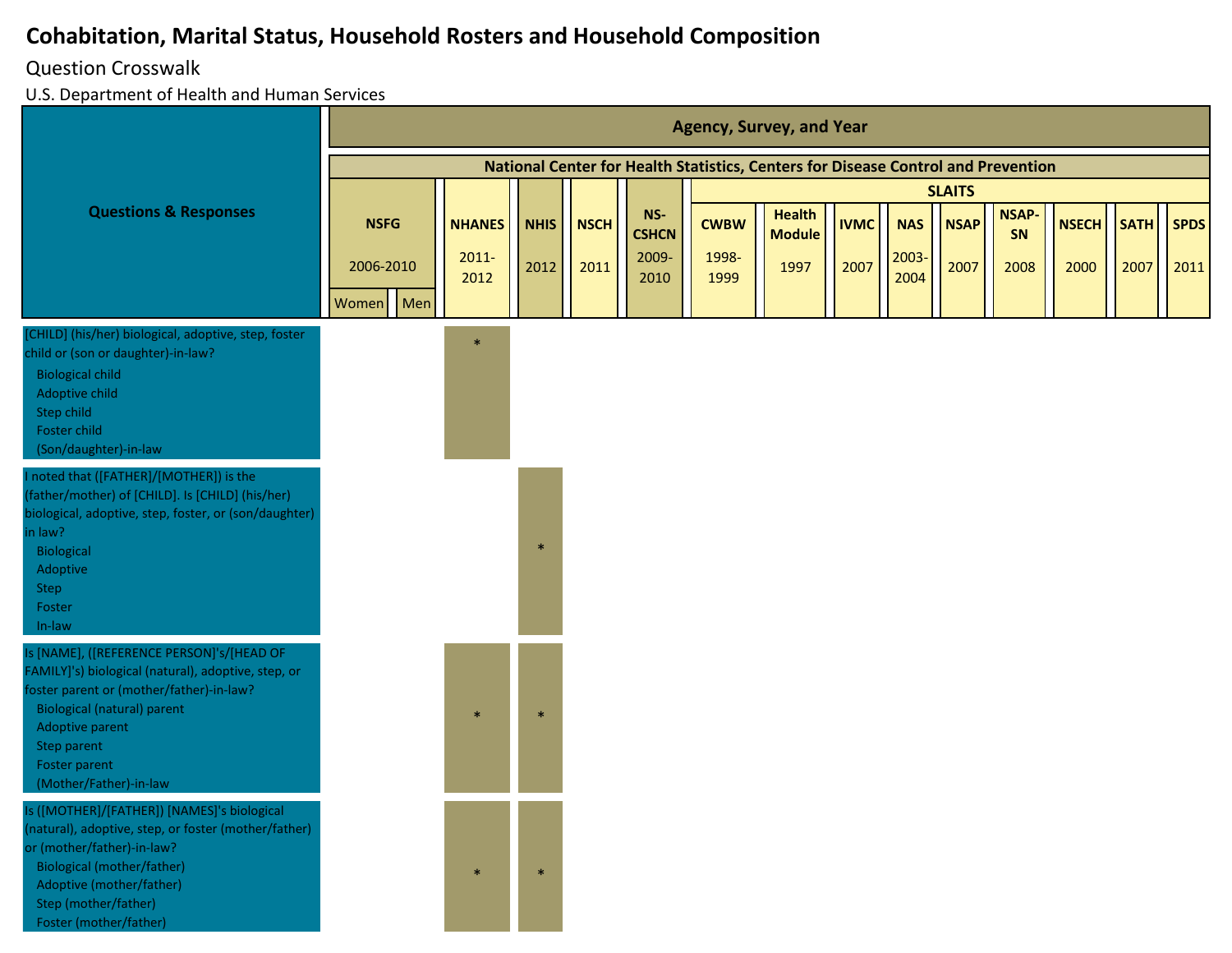#### Question Crosswalk

|                                                                                                                                                                                                                                                                                                                                                                      |                                       |                                   |                     |                     |                                      |                              | <b>Agency, Survey, and Year</b>                                                   |                     |                             |                     |                            |                      |                     |                     |
|----------------------------------------------------------------------------------------------------------------------------------------------------------------------------------------------------------------------------------------------------------------------------------------------------------------------------------------------------------------------|---------------------------------------|-----------------------------------|---------------------|---------------------|--------------------------------------|------------------------------|-----------------------------------------------------------------------------------|---------------------|-----------------------------|---------------------|----------------------------|----------------------|---------------------|---------------------|
|                                                                                                                                                                                                                                                                                                                                                                      |                                       |                                   |                     |                     |                                      |                              | National Center for Health Statistics, Centers for Disease Control and Prevention |                     |                             |                     |                            |                      |                     |                     |
|                                                                                                                                                                                                                                                                                                                                                                      |                                       |                                   |                     |                     |                                      |                              |                                                                                   |                     |                             | <b>SLAITS</b>       |                            |                      |                     |                     |
| <b>Questions &amp; Responses</b>                                                                                                                                                                                                                                                                                                                                     | <b>NSFG</b><br>2006-2010<br>Women Men | <b>NHANES</b><br>$2011 -$<br>2012 | <b>NHIS</b><br>2012 | <b>NSCH</b><br>2011 | NS-<br><b>CSHCN</b><br>2009-<br>2010 | <b>CWBW</b><br>1998-<br>1999 | <b>Health</b><br><b>Module</b><br>1997                                            | <b>IVMC</b><br>2007 | <b>NAS</b><br>2003-<br>2004 | <b>NSAP</b><br>2007 | <b>NSAP-</b><br>SN<br>2008 | <b>NSECH</b><br>2000 | <b>SATH</b><br>2007 | <b>SPDS</b><br>2011 |
| (Mother/Father)-in-law                                                                                                                                                                                                                                                                                                                                               |                                       |                                   |                     |                     |                                      |                              |                                                                                   |                     |                             |                     |                            |                      |                     |                     |
| IF R RESPONDS "Mother" or "Father," YOU MUST<br>PROBE: Are you [SAMPLE CHILD]'s biological, step,<br>foster, or adoptive mother/father?<br><b>Biological mother</b><br>Step mother<br>Foster mother<br>Adoptive mother<br>Mother, but type refused<br><b>Biological father</b><br>Step father<br>Foster father<br>Adoptive father<br>Father, but type refused        |                                       |                                   |                     | $\ast$              | $\ast$                               |                              |                                                                                   |                     |                             |                     |                            |                      |                     |                     |
| IF R RESPONDS "Mother" or "Father," YOU MUST<br>PROBE: Is that [SAMPLE CHILD]'s biological, step,<br>foster, or adoptive mother/father?<br><b>Biological mother</b><br>Step mother<br>Foster mother<br>Adoptive mother<br>Mother, but type refused<br><b>Biological father</b><br><b>Step father</b><br>Foster father<br>Adoptive father<br>Father, but type refused |                                       |                                   |                     | $\ast$              |                                      |                              |                                                                                   |                     |                             |                     |                            |                      |                     |                     |
| ASK IN REFERENCE TO EACH FOCAL CHILD (Is<br>[NAME]/Are you) [CHILD]'s biological, adoptive,<br>step, or foster parent?<br><b>Biological parent</b>                                                                                                                                                                                                                   |                                       |                                   |                     |                     |                                      | $\ast$                       |                                                                                   |                     |                             |                     |                            |                      |                     |                     |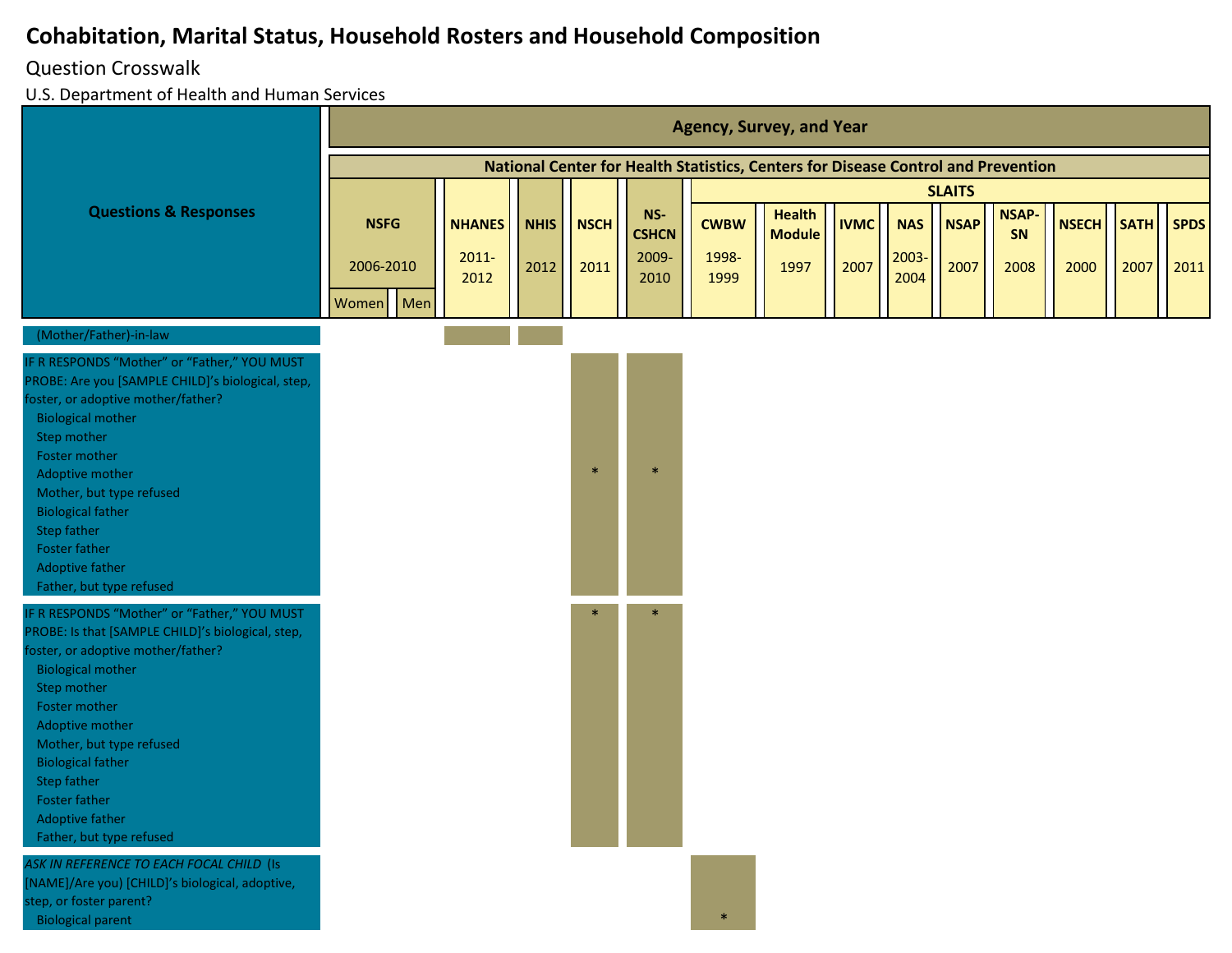#### Question Crosswalk

|                                                                                                                                                                                                                                                                                                                                             |                        |                           |             |             |                              |                      | <b>Agency, Survey, and Year</b>                                                   |               |                     |               |                    |              |             |             |
|---------------------------------------------------------------------------------------------------------------------------------------------------------------------------------------------------------------------------------------------------------------------------------------------------------------------------------------------|------------------------|---------------------------|-------------|-------------|------------------------------|----------------------|-----------------------------------------------------------------------------------|---------------|---------------------|---------------|--------------------|--------------|-------------|-------------|
|                                                                                                                                                                                                                                                                                                                                             |                        |                           |             |             |                              |                      | National Center for Health Statistics, Centers for Disease Control and Prevention |               |                     |               |                    |              |             |             |
|                                                                                                                                                                                                                                                                                                                                             |                        |                           |             |             |                              |                      |                                                                                   |               |                     | <b>SLAITS</b> |                    |              |             |             |
| <b>Questions &amp; Responses</b>                                                                                                                                                                                                                                                                                                            | <b>NSFG</b>            | <b>NHANES</b><br>$2011 -$ | <b>NHIS</b> | <b>NSCH</b> | NS-<br><b>CSHCN</b><br>2009- | <b>CWBW</b><br>1998- | <b>Health</b><br><b>Module</b>                                                    | <b>IVMC</b>   | <b>NAS</b><br>2003- | <b>NSAP</b>   | <b>NSAP-</b><br>SN | <b>NSECH</b> | <b>SATH</b> | <b>SPDS</b> |
|                                                                                                                                                                                                                                                                                                                                             | 2006-2010<br>Women Men | 2012                      | 2012        | 2011        | 2010                         | 1999                 | 1997                                                                              | 2007          | 2004                | 2007          | 2008               | 2000         | 2007        | 2011        |
| Adoptive parent<br>Step parent<br>Foster parent                                                                                                                                                                                                                                                                                             |                        |                           |             |             |                              |                      |                                                                                   |               |                     |               |                    |              |             |             |
| Is [PARENT NAME] [NAME]'s biological, adoptive,<br>step, or foster parent?<br><b>Biological parent</b><br>Adoptive parent<br>Step parent<br>Foster parent                                                                                                                                                                                   |                        |                           |             |             |                              |                      | $\frac{1}{2}$                                                                     |               |                     |               |                    |              |             |             |
| Earlier you told me you are [SAMPLE CHILD]'s<br>(Mother/Father). Are you [SAMPLE CHILD]'s<br>biological, adoptive, step, or foster<br>(mother/father)?<br><b>Biological mother</b><br>Step mother<br>Foster mother<br>Adoptive mother<br><b>Biological father</b><br><b>Step father</b><br><b>Foster father</b><br>Adoptive father<br>Other |                        |                           |             |             |                              |                      |                                                                                   | $\mathcal{A}$ |                     | $\ast$        |                    |              |             |             |
| What is your relationship to [SAMPLE CHILD]?<br>Adoptive mother<br>Adoptive father                                                                                                                                                                                                                                                          |                        |                           |             |             |                              |                      |                                                                                   |               |                     | $\ast$        | $\ast$             |              |             |             |
| What is your relationship to this child?<br>Mother<br>Father<br>Other                                                                                                                                                                                                                                                                       |                        |                           |             |             |                              |                      |                                                                                   |               |                     |               |                    |              |             | $\ast$      |
| Have you legally adopted [SAMPLE CHILD]?                                                                                                                                                                                                                                                                                                    |                        |                           |             |             |                              |                      |                                                                                   |               |                     |               |                    |              |             |             |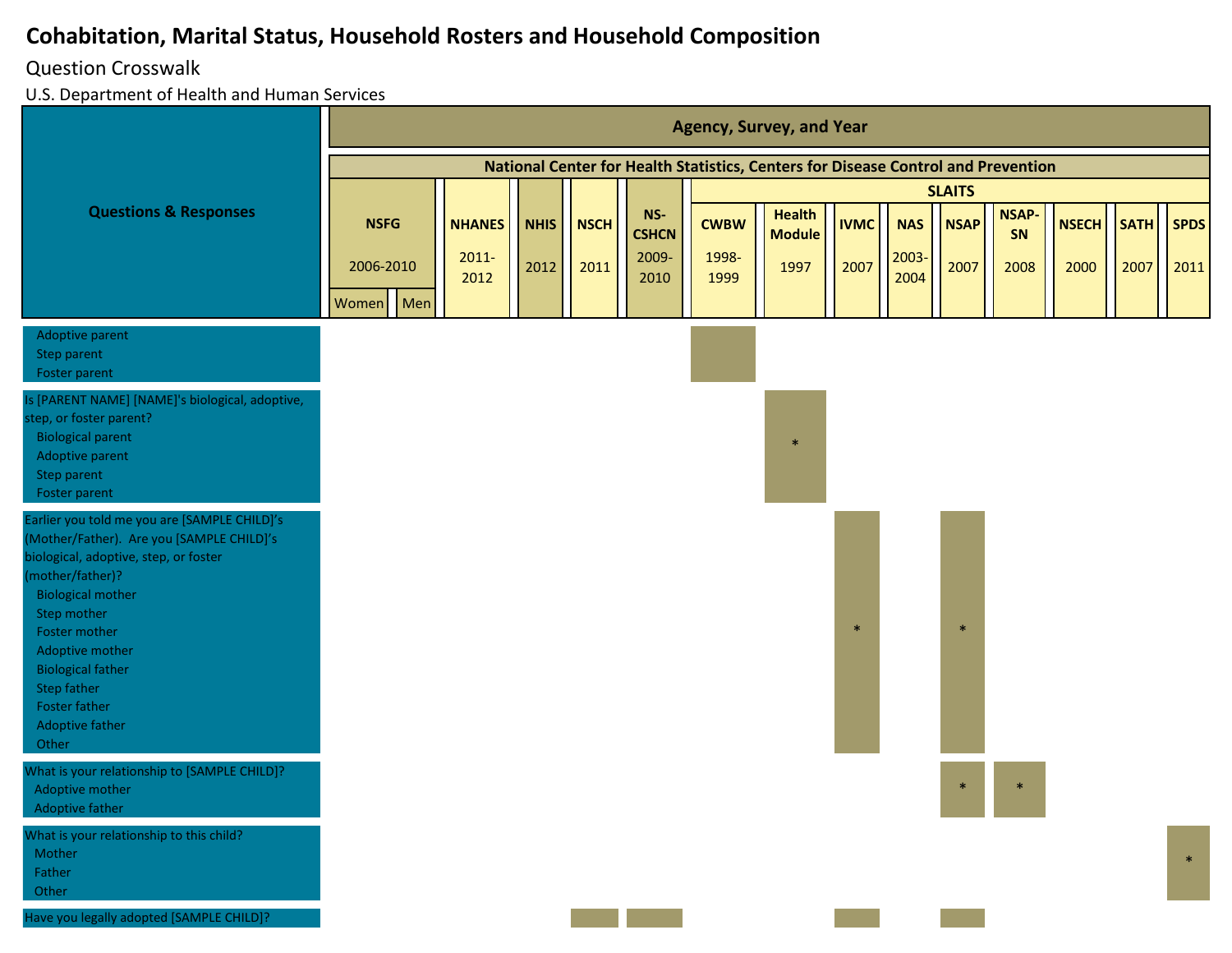#### Question Crosswalk

|                                                                                                                                                                                                                                                                                                            |                          |     |                                   |                     |                     |                                      |                              | <b>Agency, Survey, and Year</b>                                                   |                     |                             |                     |                            |                      |                     |                     |
|------------------------------------------------------------------------------------------------------------------------------------------------------------------------------------------------------------------------------------------------------------------------------------------------------------|--------------------------|-----|-----------------------------------|---------------------|---------------------|--------------------------------------|------------------------------|-----------------------------------------------------------------------------------|---------------------|-----------------------------|---------------------|----------------------------|----------------------|---------------------|---------------------|
|                                                                                                                                                                                                                                                                                                            |                          |     |                                   |                     |                     |                                      |                              | National Center for Health Statistics, Centers for Disease Control and Prevention |                     |                             |                     |                            |                      |                     |                     |
|                                                                                                                                                                                                                                                                                                            |                          |     |                                   |                     |                     |                                      |                              |                                                                                   |                     |                             | <b>SLAITS</b>       |                            |                      |                     |                     |
| <b>Questions &amp; Responses</b>                                                                                                                                                                                                                                                                           | <b>NSFG</b><br>2006-2010 |     | <b>NHANES</b><br>$2011 -$<br>2012 | <b>NHIS</b><br>2012 | <b>NSCH</b><br>2011 | NS-<br><b>CSHCN</b><br>2009-<br>2010 | <b>CWBW</b><br>1998-<br>1999 | <b>Health</b><br><b>Module</b><br>1997                                            | <b>IVMC</b><br>2007 | <b>NAS</b><br>2003-<br>2004 | <b>NSAP</b><br>2007 | <b>NSAP-</b><br>SN<br>2008 | <b>NSECH</b><br>2000 | <b>SATH</b><br>2007 | <b>SPDS</b><br>2011 |
|                                                                                                                                                                                                                                                                                                            | Women                    | Men |                                   |                     |                     |                                      |                              |                                                                                   |                     |                             |                     |                            |                      |                     |                     |
| Yes<br><b>No</b>                                                                                                                                                                                                                                                                                           |                          |     |                                   |                     |                     |                                      |                              |                                                                                   |                     |                             |                     |                            |                      |                     |                     |
| Are you the adoptive parent of [SAMPLE CHILD]<br>whom we spoke with previously about [SAMPLE<br>CHILD]'s health?<br>Yes<br><b>No</b>                                                                                                                                                                       |                          |     |                                   |                     |                     |                                      |                              |                                                                                   |                     |                             | $\ast$              |                            |                      |                     |                     |
| Are you [SAMPLE CHILD]'s other adoptive parent?<br>Yes<br><b>No</b>                                                                                                                                                                                                                                        |                          |     |                                   |                     |                     |                                      |                              |                                                                                   |                     |                             | $\ast$              |                            |                      |                     |                     |
| Is [NAME], ([REFERENCE PERSON]'s/[HEAD OF<br>FAMILY]'s) full, half, adoptive, step, or foster<br>(brother/sister) or (brother/sister)-in-law?<br>Full (brother/sister)<br>Half (brother/sister)<br>Adopted (brother/sister)<br>Step (brother/sister)<br>Foster (brother/sister)<br>(Brother/sister)-in-law |                          |     | $\ast$                            |                     |                     |                                      |                              |                                                                                   |                     |                             |                     |                            |                      |                     |                     |
| I have that you are [SAMPLE CHILD]'s<br>[RELATIONSHIP TYPE]. Is that correct?<br>Yes<br><b>No</b>                                                                                                                                                                                                          |                          |     |                                   |                     | $\ast$              |                                      |                              |                                                                                   |                     |                             |                     |                            |                      |                     |                     |
| Are all the household members you listed members<br>of (your/[REFERENCE PERSON'S NAME]) family?<br>Yes<br><b>No</b>                                                                                                                                                                                        |                          |     |                                   |                     |                     |                                      |                              | $\ast$                                                                            |                     |                             |                     |                            |                      |                     |                     |
| As I read the names of the people you already gave<br>me, please tell if they are a member of your family.                                                                                                                                                                                                 |                          |     |                                   |                     |                     |                                      |                              |                                                                                   |                     |                             |                     |                            |                      |                     |                     |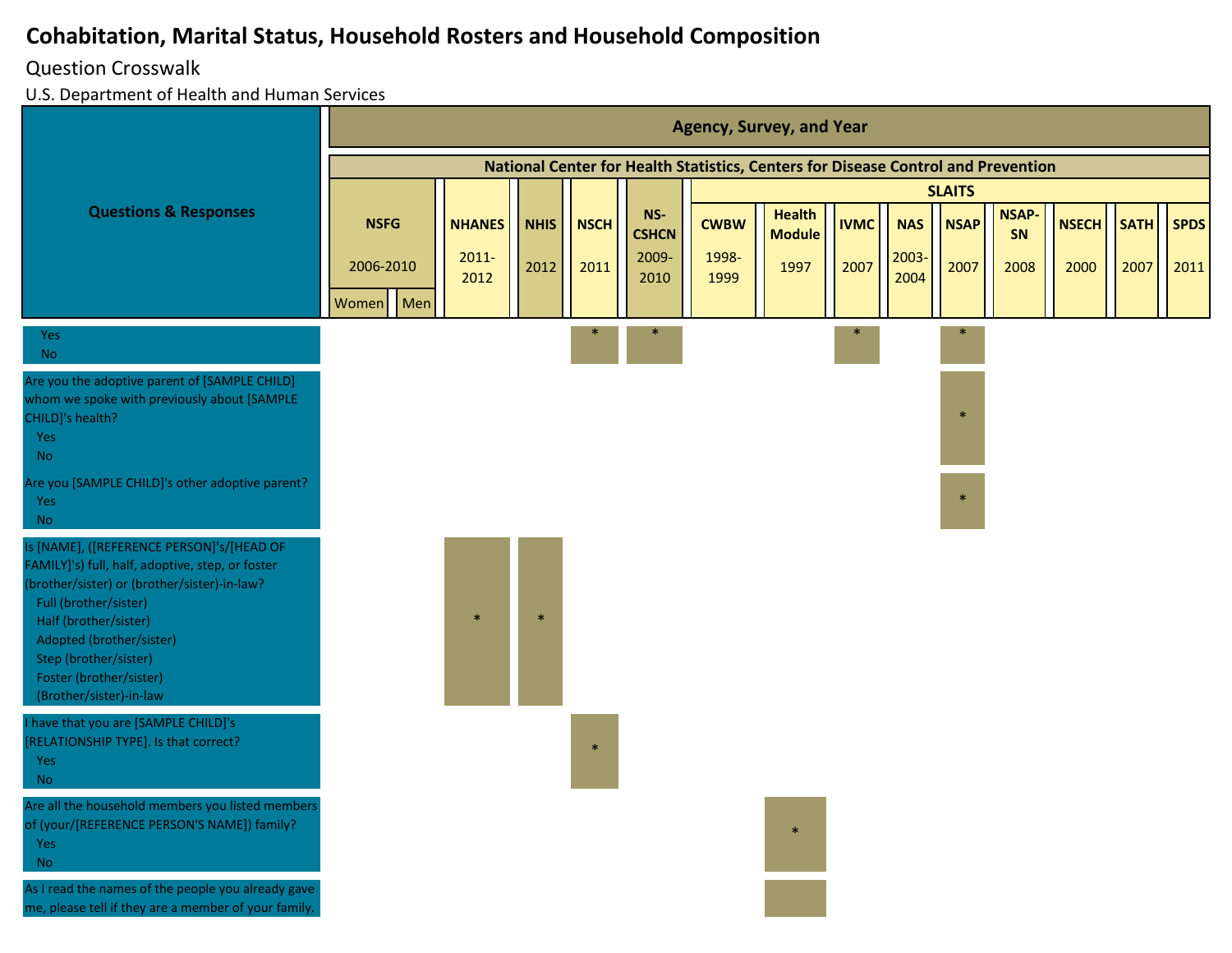#### Question Crosswalk

|                                                                                                                                     |             |                  |             |                   |                                      |               | <b>Agency, Survey, and Year</b>                                                   |             |               |               |                    |              |             |             |
|-------------------------------------------------------------------------------------------------------------------------------------|-------------|------------------|-------------|-------------------|--------------------------------------|---------------|-----------------------------------------------------------------------------------|-------------|---------------|---------------|--------------------|--------------|-------------|-------------|
|                                                                                                                                     |             |                  |             |                   |                                      |               | National Center for Health Statistics, Centers for Disease Control and Prevention |             |               |               |                    |              |             |             |
|                                                                                                                                     |             |                  |             |                   |                                      |               |                                                                                   |             |               | <b>SLAITS</b> |                    |              |             |             |
| <b>Questions &amp; Responses</b>                                                                                                    | <b>NSFG</b> | <b>NHANES</b>    | <b>NHIS</b> | <b>NSCH</b>       | NS-<br><b>CSHCN</b>                  | <b>CWBW</b>   | <b>Health</b><br><b>Module</b>                                                    | <b>IVMC</b> | <b>NAS</b>    | <b>NSAP</b>   | <b>NSAP-</b><br>SN | <b>NSECH</b> | <b>SATH</b> | <b>SPDS</b> |
|                                                                                                                                     | 2006-2010   | $2011 -$<br>2012 | 2012        | 2011              | 2009-<br>2010                        | 1998-<br>1999 | 1997                                                                              | 2007        | 2003-<br>2004 | 2007          | 2008               | 2000         | 2007        | 2011        |
|                                                                                                                                     | Women Men   |                  |             |                   |                                      |               |                                                                                   |             |               |               |                    |              |             |             |
| Refname must be considered family 1<br>Names from roster family #<br>Name 1#<br>Name 2#<br>Name 3#<br>Name 4#<br>Name 5#<br>Name 6# |             |                  |             |                   |                                      |               | $\ast$                                                                            |             |               |               |                    |              |             |             |
|                                                                                                                                     |             |                  |             |                   | <b>Household Membership Measures</b> |               |                                                                                   |             |               |               |                    |              |             |             |
| Is [HEAD OF FAMILY #2, 3, 4, ETC] related to<br>anyone in the household?<br>Yes<br><b>No</b>                                        |             | $\ast$           |             |                   |                                      |               |                                                                                   |             |               |               |                    |              |             |             |
|                                                                                                                                     |             |                  |             | ID Spouse         |                                      |               |                                                                                   |             |               |               |                    |              |             |             |
| Is (your/[NAME]'s spouse living in the household?<br>Yes<br><b>No</b>                                                               |             |                  | $\ast$      |                   |                                      |               |                                                                                   |             |               |               |                    |              |             |             |
| Probe as necessary and enter the line number of<br>the spouse.<br>Person # of spouse                                                |             |                  | $\ast$      |                   |                                      |               |                                                                                   |             |               |               |                    |              |             |             |
| Does your spouse currently live in the household<br>with [SAMPLE CHILD]?<br>Yes -<br><b>No</b>                                      |             |                  |             |                   |                                      |               |                                                                                   |             |               |               |                    |              |             |             |
|                                                                                                                                     |             |                  |             | <b>ID Partner</b> |                                      |               |                                                                                   |             |               |               |                    |              |             |             |
| Probe as necessary and enter the line number of<br>the cohabiting partner.<br>Person number                                         |             |                  | $\ast$      |                   |                                      |               |                                                                                   |             |               |               |                    |              |             |             |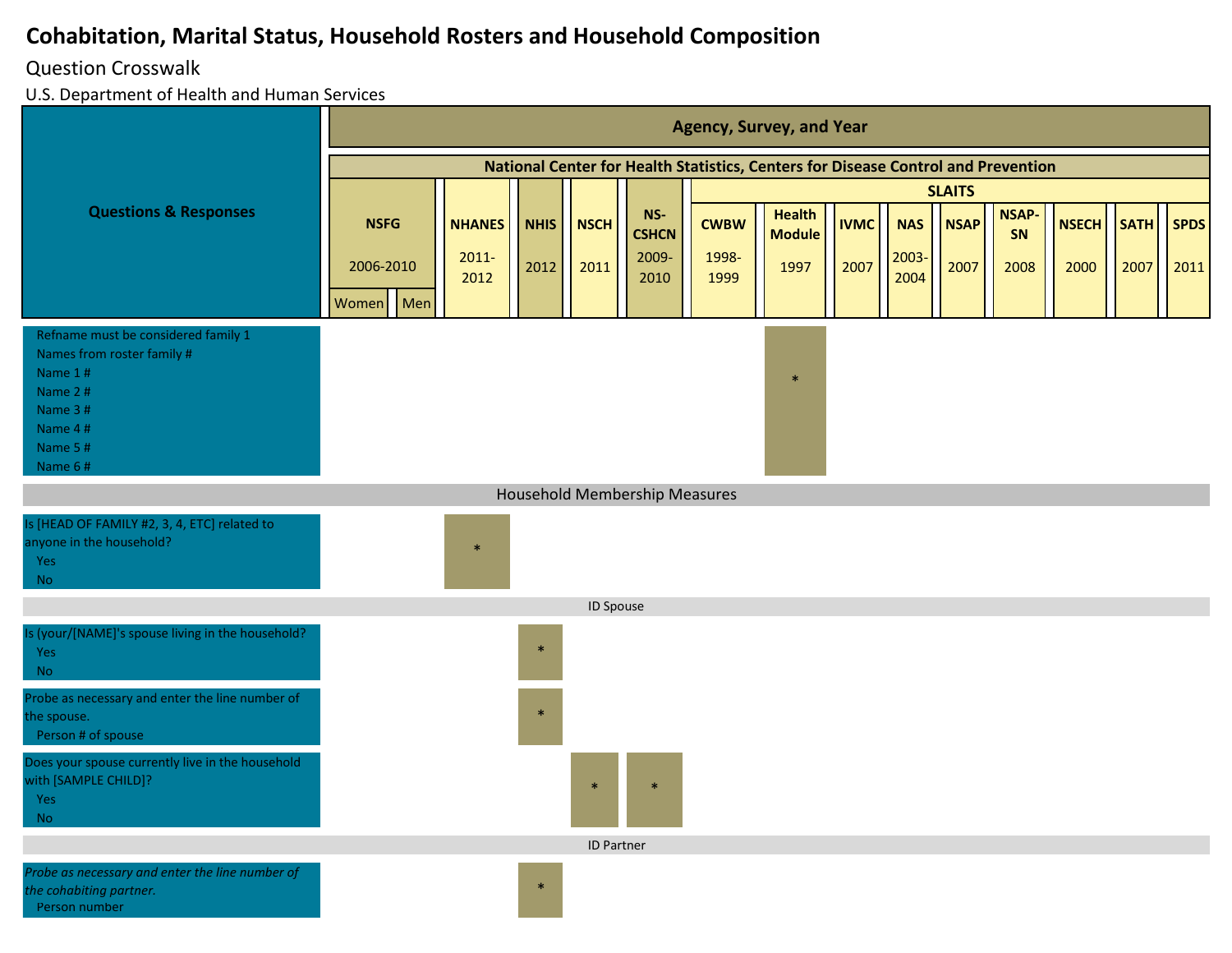#### Question Crosswalk

U.S. Department of Health and Human Services

|                                                                                                                                                                                             |                        |                  |             |              |                               |               | <b>Agency, Survey, and Year</b>                                                   |             |               |                              |              |            |      |             |
|---------------------------------------------------------------------------------------------------------------------------------------------------------------------------------------------|------------------------|------------------|-------------|--------------|-------------------------------|---------------|-----------------------------------------------------------------------------------|-------------|---------------|------------------------------|--------------|------------|------|-------------|
|                                                                                                                                                                                             |                        |                  |             |              |                               |               | National Center for Health Statistics, Centers for Disease Control and Prevention |             |               |                              |              |            |      |             |
| <b>Questions &amp; Responses</b>                                                                                                                                                            | <b>NSFG</b>            | <b>NHANES</b>    | <b>NHIS</b> | <b>NSCH</b>  | NS-                           | <b>CWBW</b>   | <b>Health</b>                                                                     | <b>IVMC</b> | <b>NAS</b>    | <b>SLAITS</b><br><b>NSAP</b> | <b>NSAP-</b> | NSECH SATH |      | <b>SPDS</b> |
|                                                                                                                                                                                             | 2006-2010<br>Women Men | $2011 -$<br>2012 | 2012        | 2011         | <b>CSHCN</b><br>2009-<br>2010 | 1998-<br>1999 | <b>Module</b><br>1997                                                             | 2007        | 2003-<br>2004 | 2007                         | SN<br>2008   | 2000       | 2007 | 2011        |
| IF THE RESPONDENT IS THE (MOTHER/ FATHER),<br>THEN READ: Are you and [SAMPLE CHILD]'s<br>[FATHER/ MOTHER TYPE] currently living together<br>as partners?<br>Yes<br><b>No</b>                |                        |                  |             | $\star$      |                               |               |                                                                                   |             |               |                              |              |            |      |             |
| IF THE RESPONDENT IS THE (MOTHER/ FATHER),<br>THEN READ: Are you currently living with anyone<br>as partners?<br>Yes<br><b>No</b>                                                           |                        |                  |             | $\mathbf{a}$ |                               |               |                                                                                   |             |               |                              |              |            |      |             |
| IF THE RESPONDENT IS NEITHER THE MOTHER<br>NOR THE FATHER, THEN READ: Are [SAMPLE<br>CHILD]'s [MOTHER TYPE] and [FATHER TYPE]<br>currently living together as partners?<br>Yes<br><b>No</b> |                        |                  |             |              |                               |               |                                                                                   |             |               |                              |              |            |      |             |
| IF THE RESPONDENT IS NOT THE (MOTHER/<br>FATHER), THEN READ: Is [SAMPLE CHILD]'s<br>[(MOTHER/FATHER) TYPE] currently living with<br>anyone as partners?<br>Yes<br><b>No</b>                 |                        |                  |             |              |                               |               |                                                                                   |             |               |                              |              |            |      |             |
| Are you currently living with a partner?<br>Yes<br><b>No</b>                                                                                                                                |                        |                  |             |              |                               |               |                                                                                   |             |               |                              |              |            |      |             |
| (Are you /Is [SAMPLE CHILD]'s [(MOTHER/<br>[FATHER) TYPE]) currently living with a partner?<br>Yes<br><b>No</b>                                                                             |                        |                  |             |              |                               |               |                                                                                   | $\ast$      |               |                              |              |            |      |             |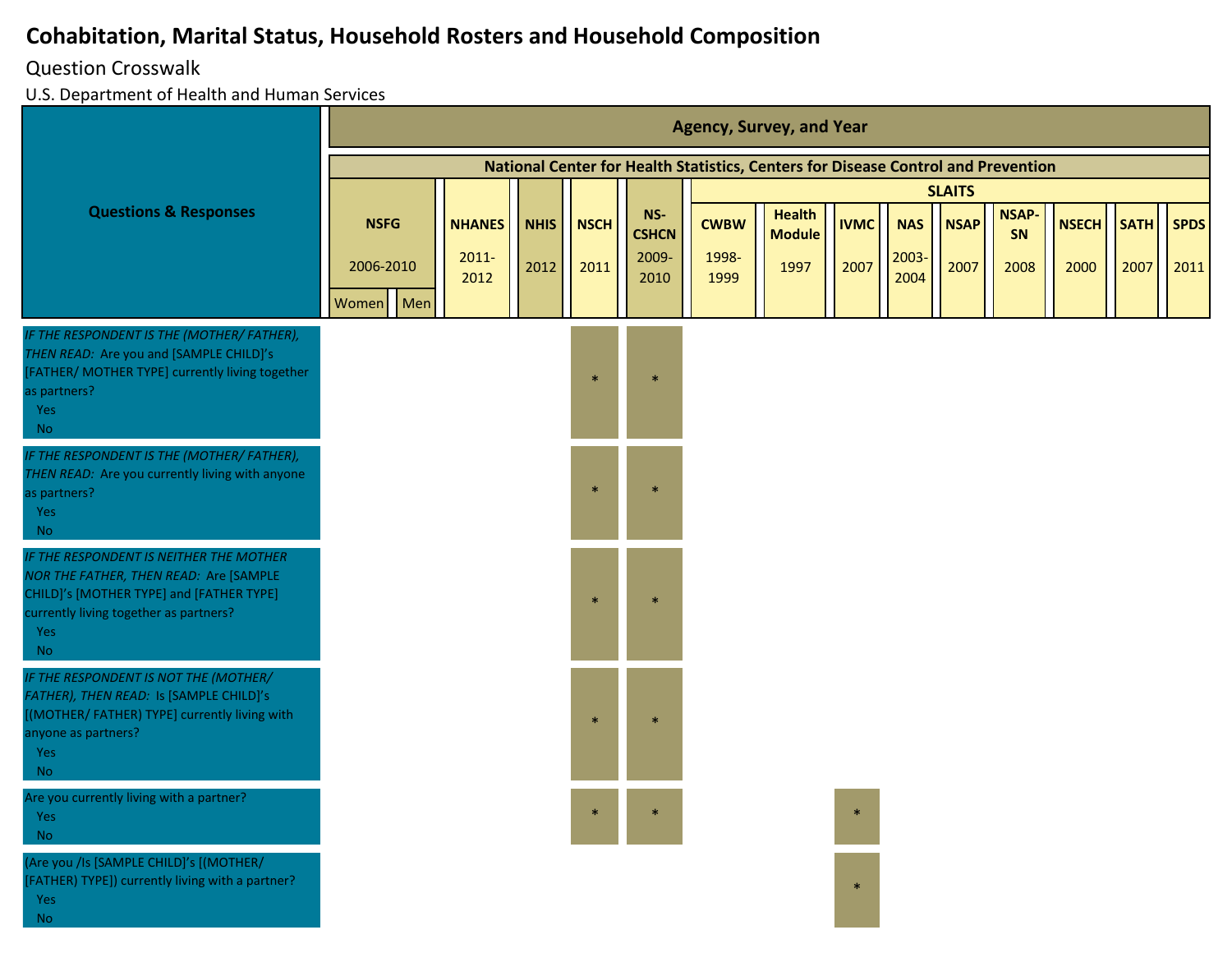#### Question Crosswalk

|                                                                                                                                                                                                                                                                            |                           |                           |             |                    |                              |                      | <b>Agency, Survey, and Year</b>                                                   |             |                     |               |                    |              |             |             |
|----------------------------------------------------------------------------------------------------------------------------------------------------------------------------------------------------------------------------------------------------------------------------|---------------------------|---------------------------|-------------|--------------------|------------------------------|----------------------|-----------------------------------------------------------------------------------|-------------|---------------------|---------------|--------------------|--------------|-------------|-------------|
|                                                                                                                                                                                                                                                                            |                           |                           |             |                    |                              |                      | National Center for Health Statistics, Centers for Disease Control and Prevention |             |                     |               |                    |              |             |             |
|                                                                                                                                                                                                                                                                            |                           |                           |             |                    |                              |                      |                                                                                   |             |                     | <b>SLAITS</b> |                    |              |             |             |
| <b>Questions &amp; Responses</b>                                                                                                                                                                                                                                           | <b>NSFG</b>               | <b>NHANES</b><br>$2011 -$ | <b>NHIS</b> | <b>NSCH</b>        | NS-<br><b>CSHCN</b><br>2009- | <b>CWBW</b><br>1998- | <b>Health</b><br><b>Module</b>                                                    | <b>IVMC</b> | <b>NAS</b><br>2003- | <b>NSAP</b>   | <b>NSAP-</b><br>SN | <b>NSECH</b> | <b>SATH</b> | <b>SPDS</b> |
|                                                                                                                                                                                                                                                                            | 2006-2010<br>Men<br>Women | 2012                      | 2012        | 2011               | 2010                         | 1999                 | 1997                                                                              | 2007        | 2004                | 2007          | 2008               | 2000         | 2007        | 2011        |
| Are any of these people you just named your<br>spouse or partner?<br>Specific yes, my spouse/wife/husband<br>Generic yes<br>No.                                                                                                                                            |                           |                           |             |                    |                              | $\ast$               |                                                                                   |             |                     |               |                    |              |             |             |
| Are you currently living with a spouse or partner?<br>Yes<br>No.                                                                                                                                                                                                           |                           |                           |             |                    |                              |                      |                                                                                   |             |                     |               |                    |              | $\ast$      |             |
|                                                                                                                                                                                                                                                                            |                           |                           |             | ID Parent/Guardian |                              |                      |                                                                                   |             |                     |               |                    |              |             |             |
| Is [NAMES]'s (mother/father) a household<br>member? (Include (mother/father)-in-law.)<br>Yes-(mother/father) in household<br>No - (mother/father) not in household<br>Legal guardian in household                                                                          |                           | $\ast$                    |             |                    |                              |                      |                                                                                   |             |                     |               |                    |              |             |             |
| Is (your/[NAME]'s) (mother/father) a household<br>member? (Include biological (natural), adoptive,<br>step, or foster (mother/ father) or (mother/father)-<br>in-law.)<br>(Mother/Father) not a household member<br>Person number of (mother/father)<br>Has legal guardian |                           |                           |             |                    |                              |                      |                                                                                   |             |                     |               |                    |              |             |             |
| Who is (your/[NAME]'s legal guardian?<br>Guardian not a household member<br>Person # of guardian                                                                                                                                                                           |                           |                           |             |                    |                              |                      |                                                                                   |             |                     |               |                    |              |             |             |
| What is the name of [FOCAL CHILD]'s parent or<br>guardian in this household who knows about<br>[FOCAL CHILD]'s health care, (IF CHILD AGE < 13,<br>FILL: child care), and education?<br>Write Name or enter "NO PARENT"                                                    |                           |                           |             |                    |                              | $\ast$               |                                                                                   |             |                     |               |                    |              |             |             |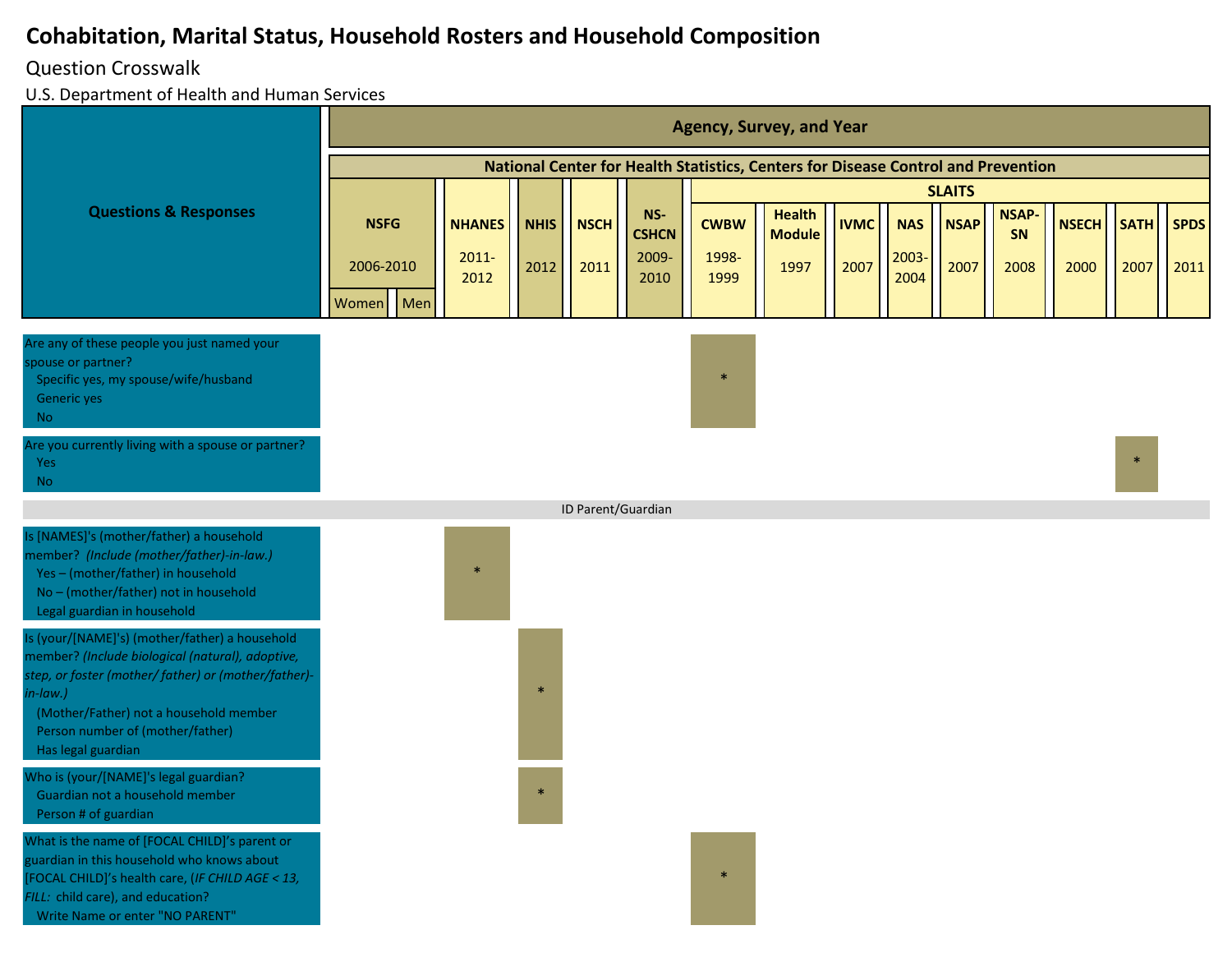#### Question Crosswalk

|                                                                                                                                                                                                     |              |               |             |             |                     |             | <b>Agency, Survey, and Year</b>                                                   |             |            |               |                    |              |             |             |
|-----------------------------------------------------------------------------------------------------------------------------------------------------------------------------------------------------|--------------|---------------|-------------|-------------|---------------------|-------------|-----------------------------------------------------------------------------------|-------------|------------|---------------|--------------------|--------------|-------------|-------------|
|                                                                                                                                                                                                     |              |               |             |             |                     |             | National Center for Health Statistics, Centers for Disease Control and Prevention |             |            |               |                    |              |             |             |
|                                                                                                                                                                                                     |              |               |             |             |                     |             |                                                                                   |             |            | <b>SLAITS</b> |                    |              |             |             |
| <b>Questions &amp; Responses</b>                                                                                                                                                                    | <b>NSFG</b>  | <b>NHANES</b> | <b>NHIS</b> | <b>NSCH</b> | NS-<br><b>CSHCN</b> | <b>CWBW</b> | <b>Health</b><br><b>Module</b>                                                    | <b>IVMC</b> | <b>NAS</b> | <b>NSAP</b>   | <b>NSAP-</b><br>SN | <b>NSECH</b> | <b>SATH</b> | <b>SPDS</b> |
|                                                                                                                                                                                                     | 2006-2010    | $2011 -$      | 2012        | 2011        | 2009-               | 1998-       | 1997                                                                              | 2007        | 2003-      | 2007          | 2008               | 2000         | 2007        | 2011        |
|                                                                                                                                                                                                     | Men<br>Women | 2012          |             |             | 2010                | 1999        |                                                                                   |             | 2004       |               |                    |              |             |             |
|                                                                                                                                                                                                     |              |               |             |             |                     |             |                                                                                   |             |            |               |                    |              |             |             |
| Just to confirm, (is [REFERENCE PERSON<br>NAME]/are you) the guardian for [FOCAL CHILD]?<br><b>Yes</b><br><b>No</b>                                                                                 |              |               |             |             |                     | $\ast$      |                                                                                   |             |            |               |                    |              |             |             |
| Does [ELDER FOCAL CHILD] have the same mother<br>and father as [YOUNGER FOCAL CHILD]? HELP: WE<br>MEAN THE SAME BIOLOGICAL PARENTS.<br><b>Yes</b><br><b>No</b>                                      |              |               |             |             |                     | $\ast$      |                                                                                   |             |            |               |                    |              |             |             |
| Is [NAME]'s biological, adoptive, step, or foster<br>parent in the household?<br><b>Yes</b><br><b>No</b>                                                                                            |              |               |             |             |                     |             | $\ast$                                                                            |             |            |               |                    |              |             |             |
| Which household members are [NAME]'s parents?<br>[ENTER PERSON #S]                                                                                                                                  |              |               |             |             |                     |             |                                                                                   |             |            |               |                    |              |             |             |
| Earlier you told me you are [SAMPLE CHILD]'s<br>[RELATIONSHIP]. Does [SAMPLE CHILD] have any<br>(other) parents, or people who act as (his/her)<br>parents, living here?<br><b>Yes</b><br><b>No</b> |              |               |             |             |                     |             |                                                                                   |             |            |               |                    |              |             |             |
| Is [SAMPLE CHILD] still living with you?<br><b>Yes</b><br>No.                                                                                                                                       |              |               |             |             |                     |             |                                                                                   |             |            |               |                    |              |             |             |
| Are you currently living with your parent(s)?<br><b>Yes</b><br><b>No</b>                                                                                                                            |              |               |             |             |                     |             |                                                                                   |             |            |               |                    |              |             |             |
| Does your spouse currently live in the household                                                                                                                                                    |              |               |             |             |                     |             |                                                                                   |             |            |               |                    |              |             |             |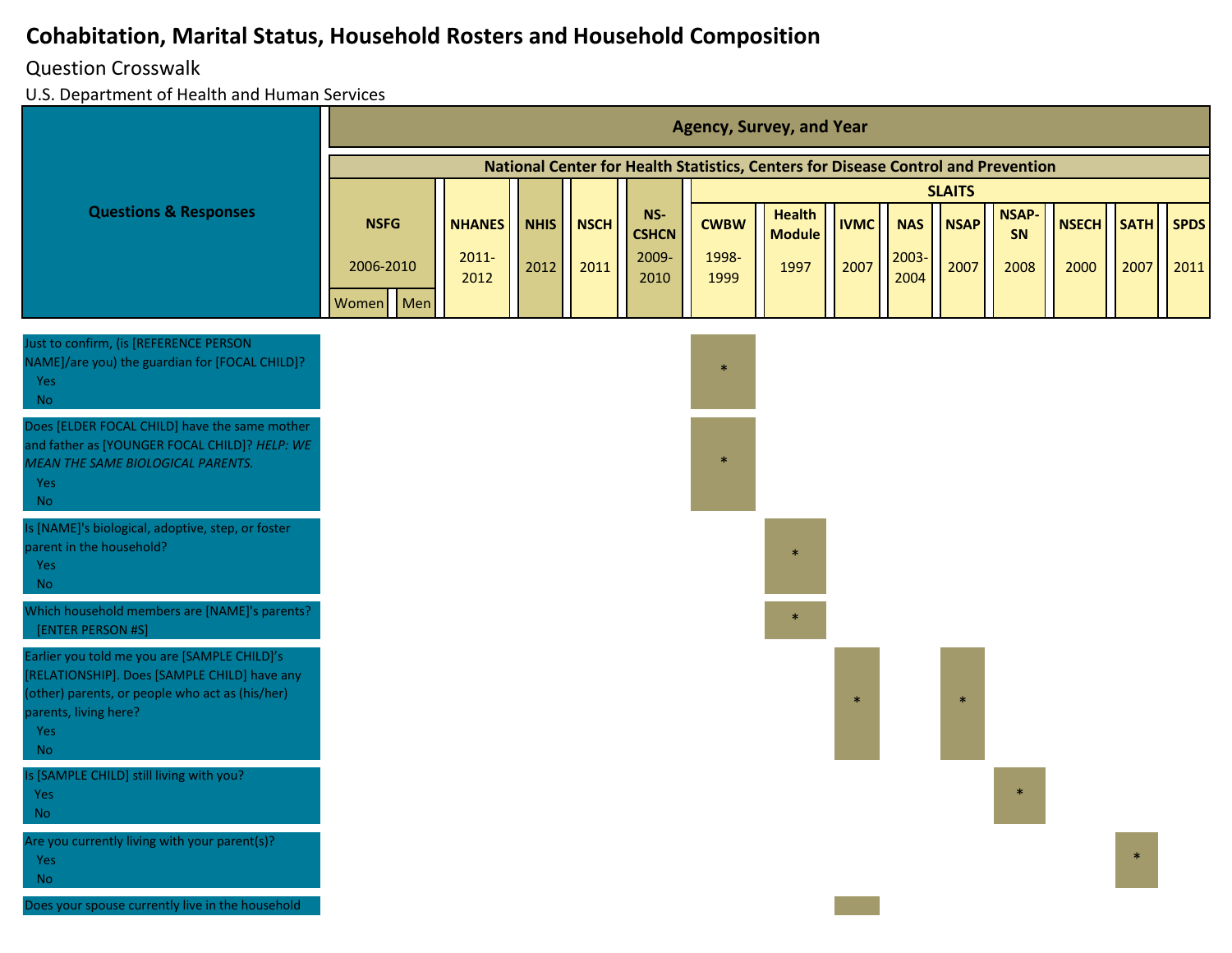#### Question Crosswalk

|                                                                                                                                                                                    | <b>Agency, Survey, and Year</b> |                           |                     |                     |                                |                      |                                                                                   |                     |                     |                     |                            |                      |                     |                     |  |  |  |
|------------------------------------------------------------------------------------------------------------------------------------------------------------------------------------|---------------------------------|---------------------------|---------------------|---------------------|--------------------------------|----------------------|-----------------------------------------------------------------------------------|---------------------|---------------------|---------------------|----------------------------|----------------------|---------------------|---------------------|--|--|--|
|                                                                                                                                                                                    |                                 |                           |                     |                     |                                |                      | National Center for Health Statistics, Centers for Disease Control and Prevention |                     |                     |                     |                            |                      |                     |                     |  |  |  |
|                                                                                                                                                                                    |                                 |                           |                     |                     |                                |                      |                                                                                   | <b>SLAITS</b>       |                     |                     |                            |                      |                     |                     |  |  |  |
| <b>Questions &amp; Responses</b>                                                                                                                                                   | <b>NSFG</b><br>2006-2010        | <b>NHANES</b><br>$2011 -$ | <b>NHIS</b><br>2012 | <b>NSCH</b><br>2011 | $NS-$<br><b>CSHCN</b><br>2009- | <b>CWBW</b><br>1998- | <b>Health</b><br><b>Module</b><br>1997                                            | <b>IVMC</b><br>2007 | <b>NAS</b><br>2003- | <b>NSAP</b><br>2007 | <b>NSAP-</b><br>SN<br>2008 | <b>NSECH</b><br>2000 | <b>SATH</b><br>2007 | <b>SPDS</b><br>2011 |  |  |  |
|                                                                                                                                                                                    | Men<br>Women                    | 2012                      |                     |                     | 2010                           | 1999                 |                                                                                   |                     | 2004                |                     |                            |                      |                     |                     |  |  |  |
| with [SAMPLE CHILD]?<br>Yes<br><b>No</b>                                                                                                                                           |                                 |                           |                     |                     |                                |                      |                                                                                   | $\ast$              |                     |                     |                            |                      |                     |                     |  |  |  |
|                                                                                                                                                                                    |                                 |                           |                     |                     | <b>Establishing Residency</b>  |                      |                                                                                   |                     |                     |                     |                            |                      |                     |                     |  |  |  |
| Do (you/any of the persons in this household) have<br>a home anywhere else? Students living away at<br>school are considered to have a home somewhere<br>else.<br>Yes<br><b>No</b> |                                 | $\ast$                    |                     |                     |                                |                      |                                                                                   |                     |                     |                     |                            |                      |                     |                     |  |  |  |
| Where (do you/does [NAME]) usually live and<br>sleep; here or somewhere else?<br>Here<br>Somewhere else                                                                            |                                 | $\ast$                    |                     |                     |                                |                      |                                                                                   |                     |                     |                     |                            |                      |                     |                     |  |  |  |
| (Do you/Does [NAME]) have some other place<br>where (he/she) usually lives?<br>Yes<br><b>No</b>                                                                                    |                                 |                           | $\ast$              |                     |                                |                      |                                                                                   |                     |                     |                     |                            |                      |                     |                     |  |  |  |
| (Do you/Does [NAME]) usually live here?<br>Yes<br><b>No</b>                                                                                                                        |                                 |                           | $\ast$              |                     |                                |                      |                                                                                   |                     |                     |                     |                            |                      |                     |                     |  |  |  |
| Do all the persons I have listed live AND eat<br>together?<br>Yes<br><b>No</b>                                                                                                     |                                 |                           |                     |                     |                                |                      |                                                                                   |                     |                     |                     |                            |                      |                     |                     |  |  |  |
| Do members of any other household on the<br>property live and eat with members of this<br>household?<br>Yes                                                                        |                                 |                           | $\ast$              |                     |                                |                      |                                                                                   |                     |                     |                     |                            |                      |                     |                     |  |  |  |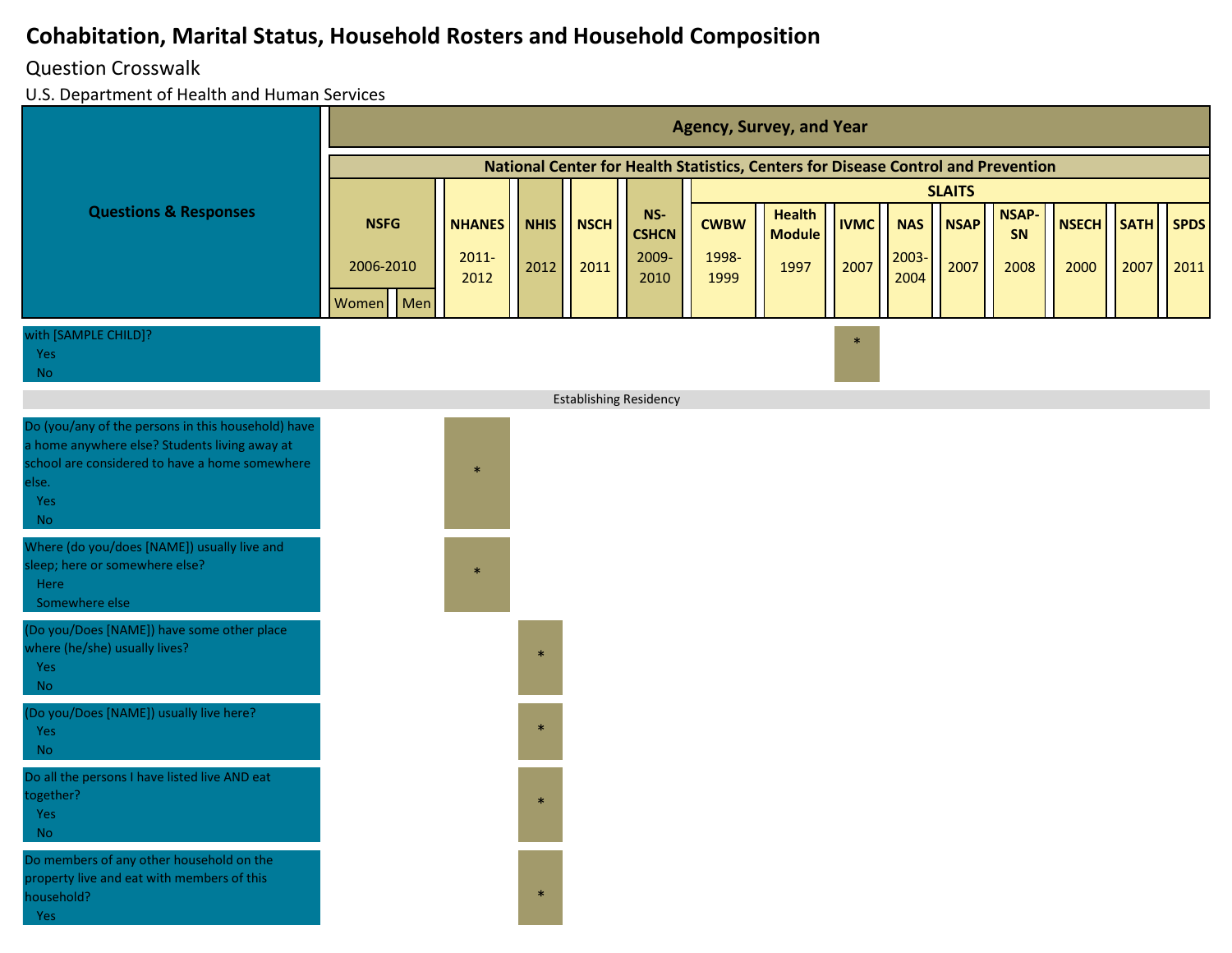#### Question Crosswalk

|                                                                                                                                                                                                                                                                                                                                                                                                                                              | <b>Agency, Survey, and Year</b>   |                                   |                     |                     |                                      |                                                     |                                                                                   |                     |                             |                     |                            |                      |                     |                     |  |  |
|----------------------------------------------------------------------------------------------------------------------------------------------------------------------------------------------------------------------------------------------------------------------------------------------------------------------------------------------------------------------------------------------------------------------------------------------|-----------------------------------|-----------------------------------|---------------------|---------------------|--------------------------------------|-----------------------------------------------------|-----------------------------------------------------------------------------------|---------------------|-----------------------------|---------------------|----------------------------|----------------------|---------------------|---------------------|--|--|
|                                                                                                                                                                                                                                                                                                                                                                                                                                              |                                   |                                   |                     |                     |                                      |                                                     | National Center for Health Statistics, Centers for Disease Control and Prevention |                     |                             |                     |                            |                      |                     |                     |  |  |
|                                                                                                                                                                                                                                                                                                                                                                                                                                              |                                   |                                   |                     |                     |                                      | <b>SLAITS</b>                                       |                                                                                   |                     |                             |                     |                            |                      |                     |                     |  |  |
| <b>Questions &amp; Responses</b>                                                                                                                                                                                                                                                                                                                                                                                                             | <b>NSFG</b><br>2006-2010          | <b>NHANES</b><br>$2011 -$<br>2012 | <b>NHIS</b><br>2012 | <b>NSCH</b><br>2011 | NS-<br><b>CSHCN</b><br>2009-<br>2010 | <b>CWBW</b><br>1998-<br>1999                        | <b>Health</b><br><b>Module</b><br>1997                                            | <b>IVMC</b><br>2007 | <b>NAS</b><br>2003-<br>2004 | <b>NSAP</b><br>2007 | <b>NSAP-</b><br>SN<br>2008 | <b>NSECH</b><br>2000 | <b>SATH</b><br>2007 | <b>SPDS</b><br>2011 |  |  |
|                                                                                                                                                                                                                                                                                                                                                                                                                                              | Men<br>Women                      |                                   |                     |                     |                                      |                                                     |                                                                                   |                     |                             |                     |                            |                      |                     |                     |  |  |
| <b>No</b>                                                                                                                                                                                                                                                                                                                                                                                                                                    |                                   |                                   |                     |                     |                                      |                                                     |                                                                                   |                     |                             |                     |                            |                      |                     |                     |  |  |
| What are the names of all the persons living or<br>staying here? Start with the name of the person, or<br>one of the persons, who owns or rents this home.                                                                                                                                                                                                                                                                                   |                                   |                                   | $\ast$              |                     |                                      |                                                     |                                                                                   |                     |                             |                     |                            |                      |                     |                     |  |  |
| Please tell me the first names of the adult(s) aged<br>18 years or older who are living or staying here.<br>ADULT NAMES (UP TO 9 ADULT NAMES.)                                                                                                                                                                                                                                                                                               |                                   |                                   |                     |                     |                                      | $\ast$                                              |                                                                                   |                     |                             |                     |                            |                      |                     |                     |  |  |
| (FROM NIS INTERVIEW) You already told me about<br>[NAMES]. Let's continue with the name of the<br>person or one of the persons who owns or rents<br>this home.<br>(NO NIS INTERVIEW DONE) First, please tell me the<br>first names or initials of the persons living or<br>staying here. Start with the name of the person or<br>one of the persons who owns or rents this home.<br>List All First Name(S)/Initials (ALLOW FOR 30<br>NAMES.) |                                   |                                   |                     |                     |                                      |                                                     |                                                                                   |                     |                             |                     |                            |                      |                     |                     |  |  |
| Do you live alone?<br><b>Yes</b><br><b>No</b>                                                                                                                                                                                                                                                                                                                                                                                                |                                   |                                   |                     |                     |                                      |                                                     |                                                                                   |                     |                             |                     |                            |                      |                     |                     |  |  |
|                                                                                                                                                                                                                                                                                                                                                                                                                                              |                                   |                                   |                     |                     |                                      | Sex of Respondent and Household Member <sup>c</sup> |                                                                                   |                     |                             |                     |                            |                      |                     |                     |  |  |
| Sex of each household member<br>Male<br>Female                                                                                                                                                                                                                                                                                                                                                                                               | $\mathbf{z}$<br>(Restricted file) |                                   |                     |                     |                                      |                                                     |                                                                                   |                     |                             |                     |                            |                      |                     |                     |  |  |
| Ask if Not obvious: Is [NAME] male or female?<br>Male<br>Female                                                                                                                                                                                                                                                                                                                                                                              |                                   | $\ast$                            |                     |                     |                                      |                                                     |                                                                                   |                     |                             |                     |                            |                      |                     |                     |  |  |
| (Are you/Is [NAME]) male or female?                                                                                                                                                                                                                                                                                                                                                                                                          |                                   |                                   |                     |                     |                                      |                                                     |                                                                                   |                     |                             |                     |                            |                      |                     |                     |  |  |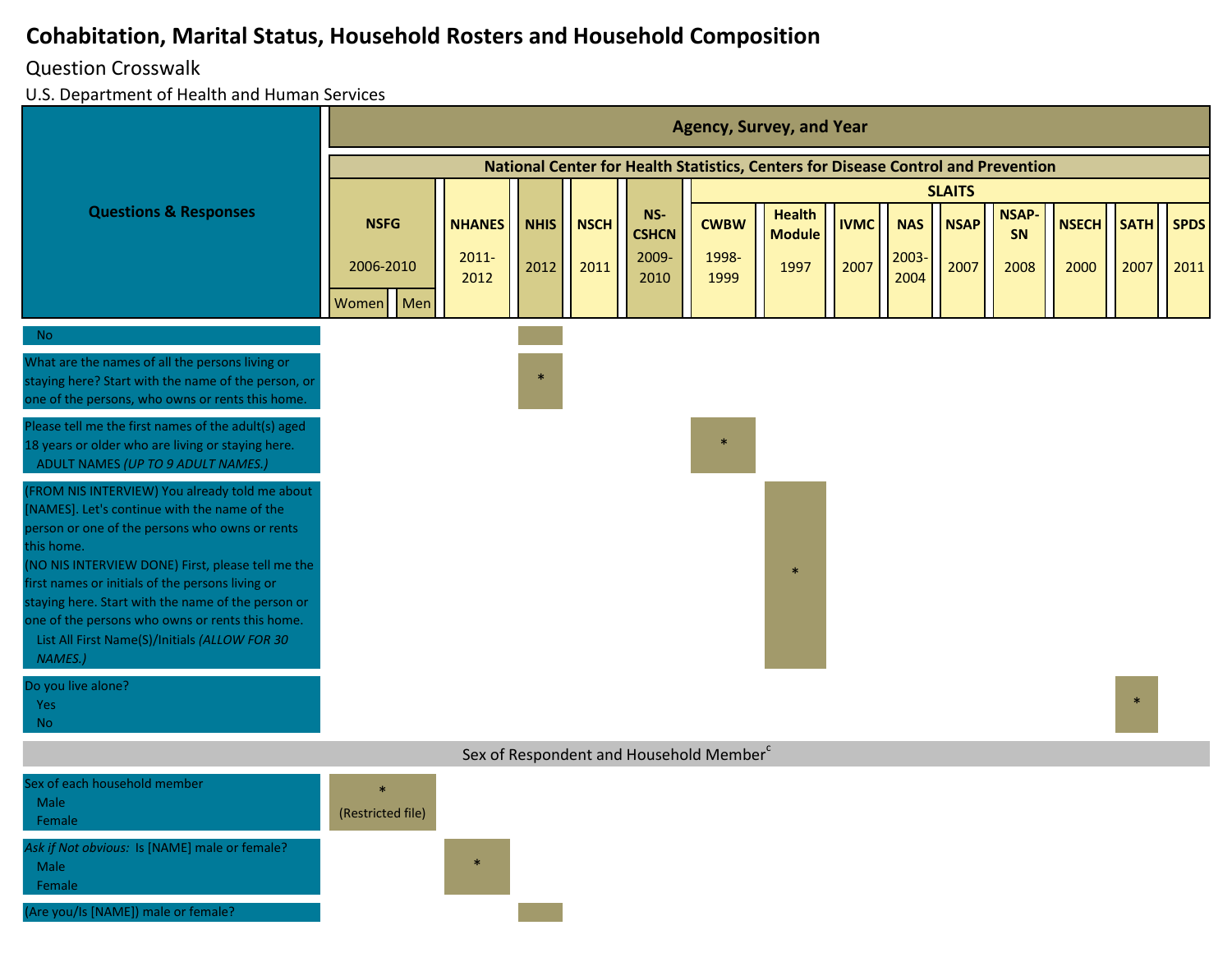#### Question Crosswalk

U.S. Department of Health and Human Services

|                                                                                                                | <b>Agency, Survey, and Year</b>                                                   |                  |             |             |                       |               |                                |             |               |               |             |              |             |             |
|----------------------------------------------------------------------------------------------------------------|-----------------------------------------------------------------------------------|------------------|-------------|-------------|-----------------------|---------------|--------------------------------|-------------|---------------|---------------|-------------|--------------|-------------|-------------|
|                                                                                                                | National Center for Health Statistics, Centers for Disease Control and Prevention |                  |             |             |                       |               |                                |             |               |               |             |              |             |             |
|                                                                                                                |                                                                                   |                  |             |             |                       |               |                                |             |               | <b>SLAITS</b> |             |              |             |             |
| <b>Questions &amp; Responses</b>                                                                               | <b>NSFG</b>                                                                       | <b>NHANES</b>    | <b>NHIS</b> | <b>NSCH</b> | $NS-$<br><b>CSHCN</b> | <b>CWBW</b>   | <b>Health</b><br><b>Module</b> | <b>IVMC</b> | <b>NAS</b>    | <b>NSAP</b>   | NSAP-<br>SN | <b>NSECH</b> | <b>SATH</b> | <b>SPDS</b> |
|                                                                                                                | 2006-2010                                                                         | $2011 -$<br>2012 | 2012        | 2011        | 2009-<br>2010         | 1998-<br>1999 | 1997                           | 2007        | 2003-<br>2004 | 2007          | 2008        | 2000         | 2007        | 2011        |
|                                                                                                                | Men<br>Women                                                                      |                  |             |             |                       |               |                                |             |               |               |             |              |             |             |
| Male<br>Female                                                                                                 |                                                                                   |                  |             |             |                       |               |                                |             |               |               |             |              |             |             |
| IF R RESPONDS "Parent's Partner" OR "Partner,"<br>PROBE IF NOT SURE: Are you male or female?<br>Male<br>Female |                                                                                   |                  |             |             |                       |               |                                |             |               |               |             |              |             |             |
| IF R RESPONDS "Partner," PROBE IF NOT SURE: Are<br>you male or female?<br>Male<br>Female                       |                                                                                   |                  |             |             | $\rightarrow$         |               |                                |             |               |               |             |              |             |             |
| (Are you/Is [NAME]) male or female?<br>Male<br>Female                                                          |                                                                                   |                  |             |             |                       |               | $\ast$                         |             |               |               |             |              |             |             |
| (Are you/Is the [AGE] year old) male or female?<br>Male<br>Female                                              |                                                                                   |                  |             |             |                       |               |                                |             | $\ast$        |               |             |              |             |             |

#### **Surveys**

NSFG: National Survey of Family Growth

NHANES: National Health and Nutrition Examination Survey

NHIS: National Health Interview Survey

NSCH: National Survey of Children's Health

NS-CSHCN: National Survey of Children with Special Health Care Needs

Health Module (Pilot study conducted in Iowa and Washington State)

CWBW: Child Well-Being and Welfare Module for Texas (pilot-tested 1998-99) and an additional sample of Medicaid participants in Texas and Medicaid and Minnesota Care participants in Minnesota.

IVMC: Influenza Vaccination Module for Children

NAS: National Asthma Survey

NAP: National Survey of Adoptive Parents